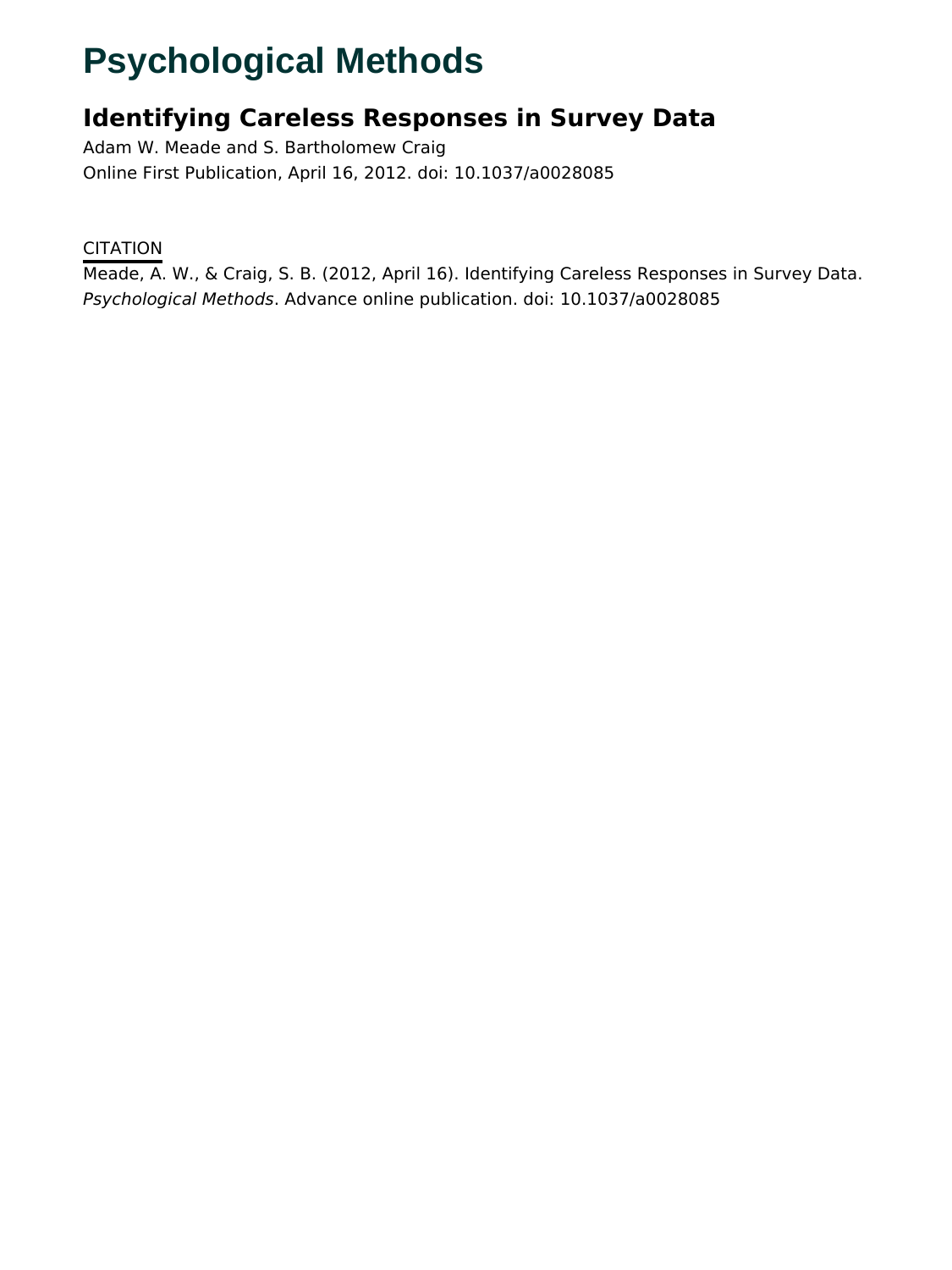## Identifying Careless Responses in Survey Data

#### Adam W. Meade and S. Bartholomew Craig North Carolina State University

When data are collected via anonymous Internet surveys, particularly under conditions of obligatory participation (such as with student samples), data quality can be a concern. However, little guidance exists in the published literature regarding techniques for detecting careless responses. Previously several potential approaches have been suggested for identifying careless respondents via indices computed from the data, yet almost no prior work has examined the relationships among these indicators or the types of data patterns identified by each. In 2 studies, we examined several methods for identifying careless responses, including (a) special items designed to detect careless response, (b) response consistency indices formed from responses to typical survey items, (c) multivariate outlier analysis, (d) response time, and (e) self-reported diligence. Results indicated that there are two distinct patterns of careless response (random and nonrandom) and that different indices are needed to identify these different response patterns. We also found that approximately 10%–12% of undergraduates completing a lengthy survey for course credit were identified as careless responders. In Study 2, we simulated data with known random response patterns to determine the efficacy of several indicators of careless response. We found that the nature of the data strongly influenced the efficacy of the indices to identify careless responses. Recommendations include using identified rather than anonymous responses, incorporating instructed response items before data collection, as well as computing consistency indices and multivariate outlier analysis to ensure high-quality data.

*Keywords:* careless response, random response, data screening, data cleaning, mixture modeling

In any type of research based on survey responses, inattentive or careless responses are a concern. While historically the base rate of careless or inattentive responding has been assumed to be low (Johnson, 2005), there is reason to believe that careless responding may be of concern in contemporary Internet-based survey research, particularly with student samples. While there are many advantages to Internet-based data collection, the lack of environmental control could lead to a decrease in data quality (Buchanan, 2000; Johnson, 2005). Accordingly, it is important for researchers to be able to screen such data for careless, partially random, or otherwise inattentive responses. Such data could lead to spurious within-group variability and lower reliability (Clark, Gironda, & Young, 2003), which, in turn, will attenuate correlations and potentially create Type II errors in hypothesis testing. Student samples contributing data via web-based forms under unproctored conditions may be particularly prone to substantial levels of inattentive or partially random response.

The studies described here make several significant contributions to the literature. First, we provide the first investigation of a comprehensive set of methods for screening for careless responding and provide an understanding of the way in which they relate to one another and observed data responses. Second, we examine the latent class structure of a typical undergraduate respondent

sample using both latent profile analysis and factor mixture modeling, revealing data patterns common among careless responders. Third, we provide an estimate to the prevalence of careless responding in undergraduate survey research samples. Fourth, we examine the role of instruction sets (anonymous vs. identified) as well as the efficacy of response time and self-report indicators of careless responding.

#### **What Is Careless Responding, and Why Does It Matter?**

There are several aspects to data "quality." In this study, we focus on raw data, provided directly by respondents, that do not accurately reflect respondents' true levels of the constructs purportedly being measured. While there are multiple reasons that respondents may provide inaccurate responses to survey questions, Nichols, Greene, and Schmolck (1989) delineate two types of problematic response. The first they term *content responsive faking*, which has two hallmarks: (a) responses are influenced by the item content but (b) are not completely accurate. Content responsive faking can be further delineated into purposeful faking (e.g., malingering, a common concern on clinical instruments such as the Minnesota Multiphasic Personality Inventory [MMPI-2]; Berry, Baer, & Harris, 1991; Rogers, Sewell, Martin, & Vitacco, 2003) and socially desirable response of both intentional and nonintentional varieties (Paulhus, 1984).

The primary focus of the current studies is on Nichols et al.'s (1989) second category of response bias: *content nonresponsivity*, which is defined as responding without regard to item content. This would include responses that have been variously described as random response (Beach, 1989; Berry et al., 1992), careless

Adam W. Meade and S. Bartholomew Craig, Department of Psychology, North Carolina State University.

Correspondence concerning this article should be addressed to Adam W. Meade, Department of Psychology, North Carolina State University, Campus Box 7650, Raleigh, NC 27695-7650. E-mail: awmeade@ncsu.edu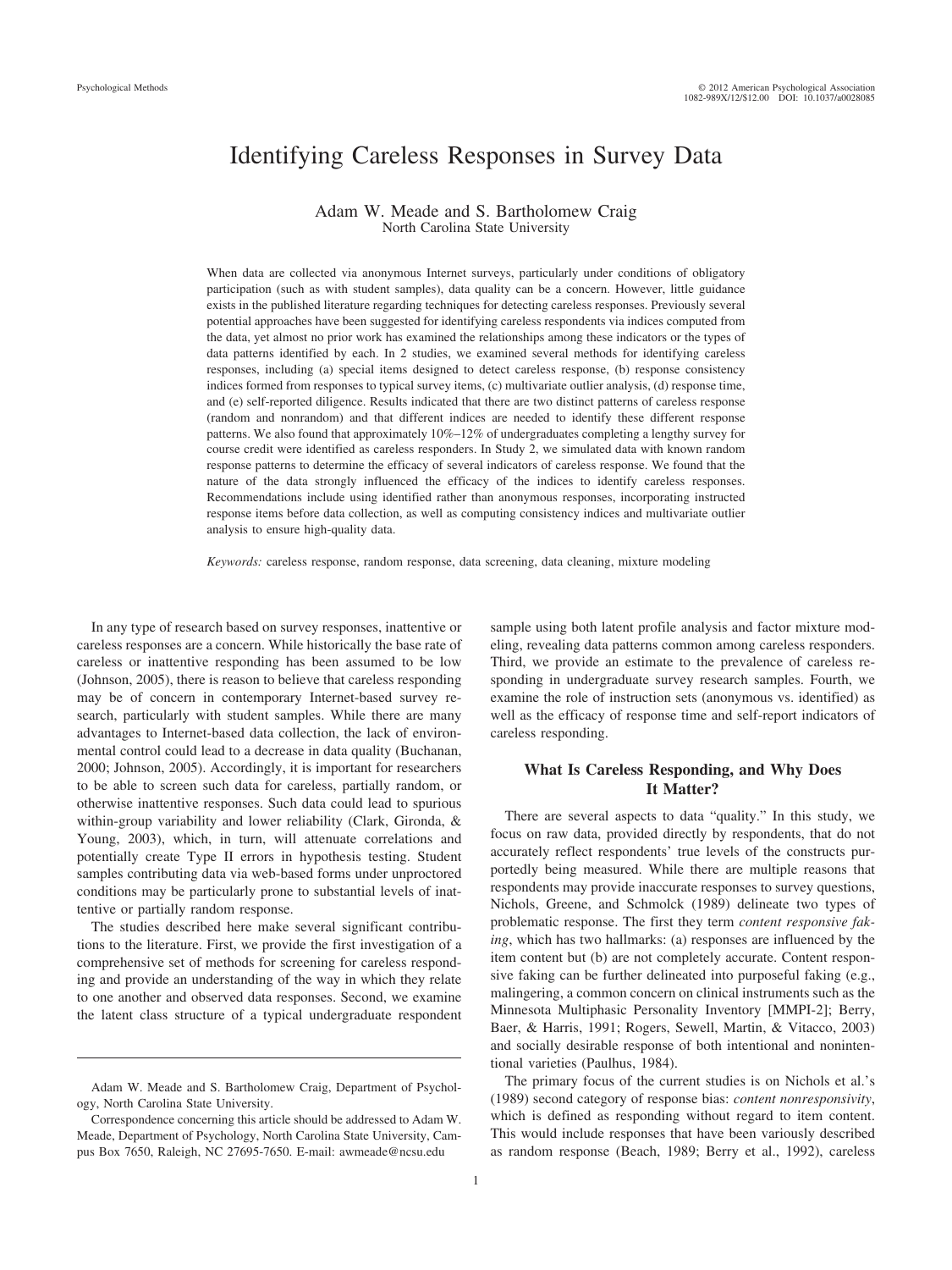responding (Curran, Kotrba, & Denison, 2010), and protocol invalidity (Johnson, 2005). There are multiple data patterns that can result from such a situation. For example, some persons may randomly choose from all response options on a scale. Others may employ a nonrandom pattern, such as giving many consecutive items a response of "4," or repeating a pattern of "1, 2, 3, 4, 5. . .." We prefer the terms *inattentive* or *careless* response, rather than *random* response, as the resultant data may be decidedly nonrandom.

Concerns with such respondents are not new. Clinical measures such as the MMPI-2 have long contained special scales intended to detect purposefully deceptive responses (e.g., MMPI-2 Lie scale; Berry et al., 1992; Berry, Wetter, et al., 1991) and a lack of consistency on items to which attentive respondents tend to answer in a similar way (e.g., MMPI-2 Variable Response Inconsistency [VRIN] and True Response Inconsistency [TRIN] scales). Similar scales have been developed for personality measures, such as the NEO Personality Inventory (NEO-PI; Kurtz & Parrish, 2001; Schinka, Kinder, & Kremer, 1997).

There are several reasons to be concerned about inattentive or careless responding. First and perhaps most intuitively, a "clean" data set is highly desirable and data screening to delete cases with inappropriate responses is commonly recommended as part of the data analytic process (e.g., Tabachnick & Fidell, 2007). Unfortunately, common recommendations typically entail only cursory data screening methods, such as univariate outlier analysis, the effectiveness of which is predicated on the assumption that careless or inattentive responses are rare or extreme in magnitude. Moreover, typical univariate outlier analysis is unable to detect careless responses in cases where respondents chose a common response option such as the middle response option.

A second reason to be concerned with careless responses is that they can have serious psychometric implications. This is particularly true when surveys are administered for scale development purposes, as item development is based largely on item intercorrelations (Hinkin, 1998). Random responses constitute error variance, which attenuates correlations, reduces internal consistency reliability estimates, and potentially results in erroneous factor analytic results. Nonrandom inattentive responses may have unpredictable effects on the correlations among items. In one of the few studies on this topic, Johnson (2005) illustrated how factor structures differed for subsamples identified as purposeful and careless respondents. Additionally, careless responding on reversecoded items can contribute to the presence of so-called "method" factors, in which positively worded items for a given scale load onto one factor, while negatively worded items for the same scale load onto another (Woods, 2006). Woods (2006) found that a single-factor confirmatory model does not fit in such instances, when as little as 10%–20% of respondents are careless with reverse coded items (see also Huang, Curran, Keeney, Poposki, & DeShon, 2012).

#### **Base Rate**

Relatively few studies have examined the prevalence of inattentive response, and among those that have, prevalence estimates vary widely. Many of these differences in estimates can be attributed to the method used to assess careless response. For example, Johnson (2005) cites a base rate of 3.5% for careless response;

however Johnson's study featured International Personality Item Pool (IPIP; Goldberg, 1999) respondents who voluntary sought out and completed the measure on the Internet. Such respondents are likely to be considerably more motivated than a typical university sample. Moreover, a rather stringent statistical consistency index criterion was required to have been met before a response was judged as inattentive. Similarly, Ehlers, Greene-Shortridge, Weekley, and Zajack (2009) estimated random responding to be around 5% in their sample of job applicants, who likely were motivated to respond diligently. Curran et al. (2010) examined three indicators of random response to a job satisfaction questionnaire and found prevalence around 5%, 20%, or 50% among a large sample of employee respondents, depending on the criteria by which the researchers defined inattentive response. The variance in their results highlights the importance of the indices chosen as indicators of careless response. Kurtz and Parish (2001) found random responding prevalence to be 10.6% with college students completing the Revised NEO-PI (NEO-PI-R; Costa & McCrae, 2008) for course credit. However, their results led them to question the efficacy of the index with which they classified persons as inattentive.

One commonality across all of these studies is that they used indices of consistency calculated by comparing responses from items in different locations in the survey. While such indicators are useful for identifying respondents that respond carelessly in a very pervasive way, we posit that very few people will respond in an outright random pattern across the length of an entire survey. We believe it is much more likely that respondents will only intermittently respond inattentively. Previous work supports this notion. For instance, Berry et al. (1992) found that across three studies, 50%– 60% of college student respondents admitted via self-report to answering randomly on one or more MMPI-2 items. Similarly, Baer, Ballenger, Berry, and Wetter (1997) found that 73% of respondents to the MMPI-2 self-reported responding carelessly to one or more items. Berry et al. (1992) found that even among respondents completing the MMPI-2 as part of a job application, 52% self-reported responding inattentively to at least one item. However, in all three studies, the overall proportion of items for which respondents admitted to careless response was small. In sum, it appears that relatively few respondents provide truly random responses across the entire length of a survey. However, it would seem that occasional careless response to a limited number of items may be quite common.

#### **Factors Affecting Careless Responding**

#### **Respondent Interest**

It is clear that the engagement of the respondent in the response process is critical (Schwarz, 1999; Tourangeau, Rips, & Rasinski, 2000). When respondents have a genuine interest in the survey, for example a selection employment test or a feedback survey, careless responses is less likely (although other types of bias, such as self-presentation, may occur). This is especially true when survey participation is optional and disinterested persons can opt out. In the current research, we focus on perhaps the most common source of data in psychological research, college students (Gordon, Slade, & Schmitt, 1986). Survey research routinely makes use of such samples, especially for tasks such as large-sample testing of new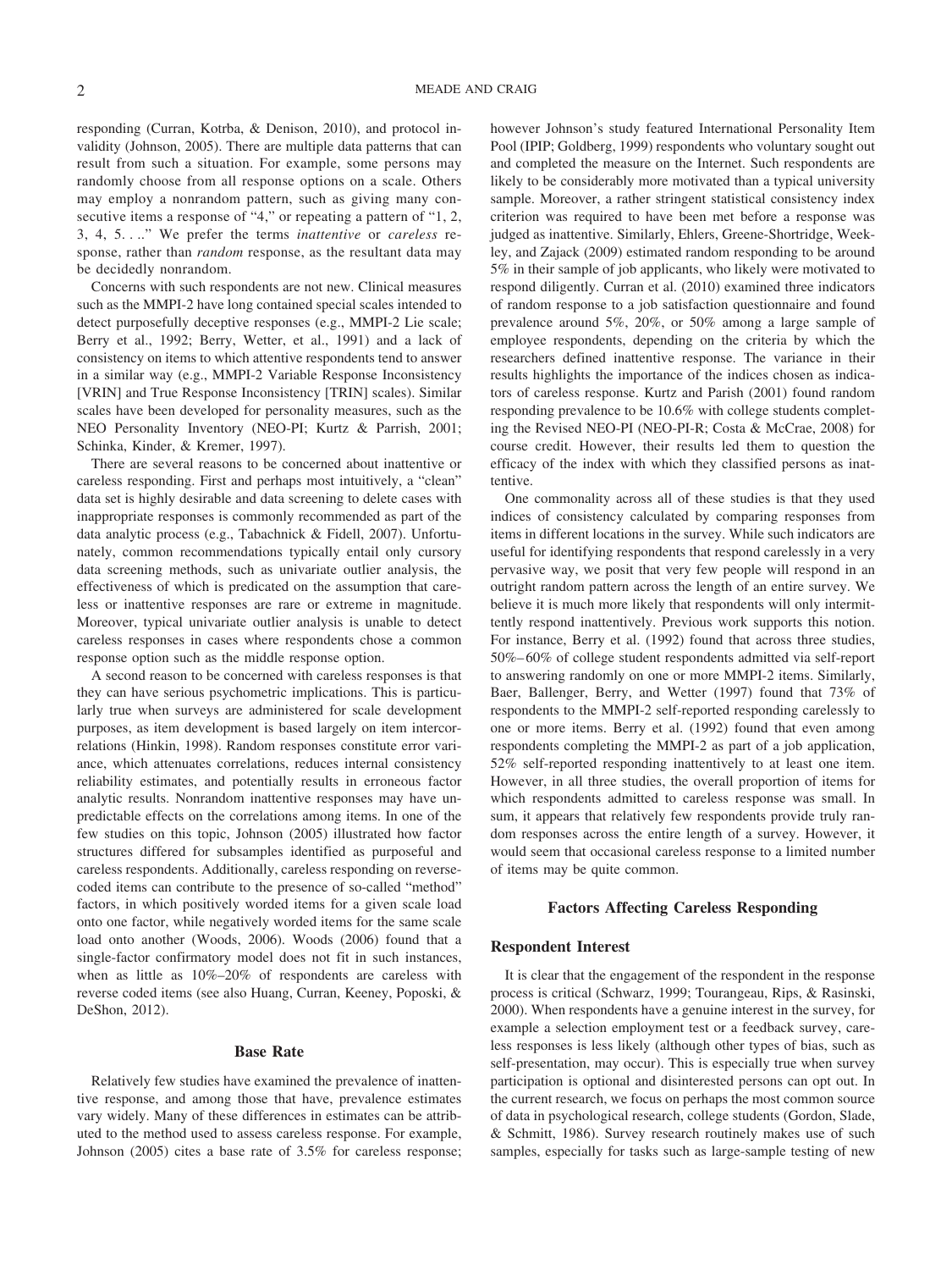measures. In most universities in the United States, students typically agree to participate in a research study in exchange for credit that meets some type of course obligation. While institutional review boards mandate that alternatives, such as writing a paper of suitable length, be made available, many students consider such alternatives to be even more burdensome and thus become members of a participant pool. Individual differences among members of such a population are considerable, and many participants are actively interested and engaged in the research process. However, others may be reluctant participants at best or may be resentful of the process (Schultz, 1969). While motivational incentives may sometimes be used, often the "incentive" is that participation in research meets an obligation that is not typical of college classes in other disciplines.

Additionally, while some lab-based studies can be quite cognitively engaging, survey participation tends to be passive, in that there is minimal interaction between the researcher and the participants. It seems somewhat unlikely that there would be strong intrinsic interest in completing surveys for most undergraduates given that feedback is rarely provided to the participant.

#### **Survey Length**

Longer surveys require more sustained effort from respondents and most modern personality tests are long by any measure. For instance, the NEO-PI-R (Costa & McCrae, 2008) contains 240 Likert-type items, the MMPI-2 Restructured Form (MMPI-2-RF; Ben-Porath & Tellegen, 2008) contains 338 true/false items, the 16PF (5th version; Cattell, Cattell, & Cattell, 1993) contains 185 multiple choice items, and the California Personality Inventory (Gough & Bradley, 1996) contains 434 true–false questions. It seems reasonable to expect respondent attention to wane over the course of such long surveys. Indeed, respondents are more likely to self-report responding randomly toward the middle or end of long survey measures (Baer et al., 1997; Berry et al., 1992). Even highly motivated samples such as job applicants may feel fatigue effects in long surveys (Berry et al., 1992).

#### **Social Contact**

As a social interaction, social norms govern participation in research. Dillman, Smyth, Christian, and Dillman's (2009) highly popular model of survey design (originally developed for mail surveys) stresses highly tailored communication designed to increase the social interaction between the researcher and the respondent. In university settings, survey research seldom has the hallmarks of multiple communications and other methods advocated by Dillman et al. Paper-and-pencil survey research in university settings typically takes place in a proctored setting involving direct communication between the researcher (or an assistant) and the respondents via face-to-face interaction. Internet-based surveys are not new but do represent a change in the level of social contact from previous paper-and-pencil surveys in the university setting. Johnson (2005) contends that the physical distance and lack of personalization introduced by online administration may result in less accountability and thus more undesirable response patterns. We believe this effect could be exacerbated by anonymity during the response process. Online anonymity has been shown to reduce personal accountability leading to a greater potential for

negative behavior, such as posting negative comments in a discussion group (Douglas & McGarty, 2001; Lee, 2006).

#### **Environmental Distraction**

Perhaps the largest disadvantage of Internet surveys is the lack of a controlled setting. Online surveys require only Internet access—the environment is otherwise completely uncontrolled. Even motivated and conscientious respondents may encounter distractions or put themselves in an environment prone to distraction (television, etc.). Recent surveys (Carrier, Cheever, Rosen, Benitez, & Chang, 2009; Montgomery, 2007) support popular press accounts (Wallis, 2006) suggesting that younger generations are more likely to attempt to multitask than previous generations. While little survey-specific research exists, participants completing the survey under conditions of divided attention would seem to be more likely to provide inattentive responses given the well documented effects of divided attention on performance of cognitive and physical tasks (Spelke, Hirst, & Neisser, 1976).

#### **Summary**

Internet-based survey studies using undergraduates may see low intrinsic respondent interest, long measures, virtually no social exchange, and very little control over the environment. In terms of conditions likely to be conducive to collecting high-quality data, the situation is very poor (Buchanan, 2000).

#### **Methods for Identifying Careless Responders**

Methods of screening for careless response can be broken into roughly two types. The first type requires special items or scales to be inserted into the survey prior to administration. One version of these items are those that covertly attempt to index respondent care in response, or to flag those that are not carefully reading the item stem. Examples include social desirability (e.g., Paulhus, 2002) and lie scales (e.g., MMPI-2 Lie scale), nonsensical or "bogus" items (e.g., Beach, 1989), special scales designed to assess consistent responding (e.g., the MMPI-2 VRIN and TRIN scales), and instructed response items (e.g., "To monitor quality, please respond with a two for this item"). A second version includes self-report measures of response quality placed at the end of a survey.

The second broad type of screening can be described as post hoc in that these methods do not require specialized items but instead involve special analyses after data collection is complete. There are several indices that can be computed post hoc for identifying careless response. The first general type can be considered indices indexing response consistency. *Consistency indices* typically match items that are highly similar either based on their designed function (i.e., which construct the item was written to measure) or based on empirical correlations among items. A lack of consistent responding is then indicated by some type of deviation among responses to similar items or a within-person correlation across item pairs. Several such indices are available and are geared toward identifying respondents that do not respond consistently across similar items. The variations of each of these approaches are examined in the current study and are detailed in the method section.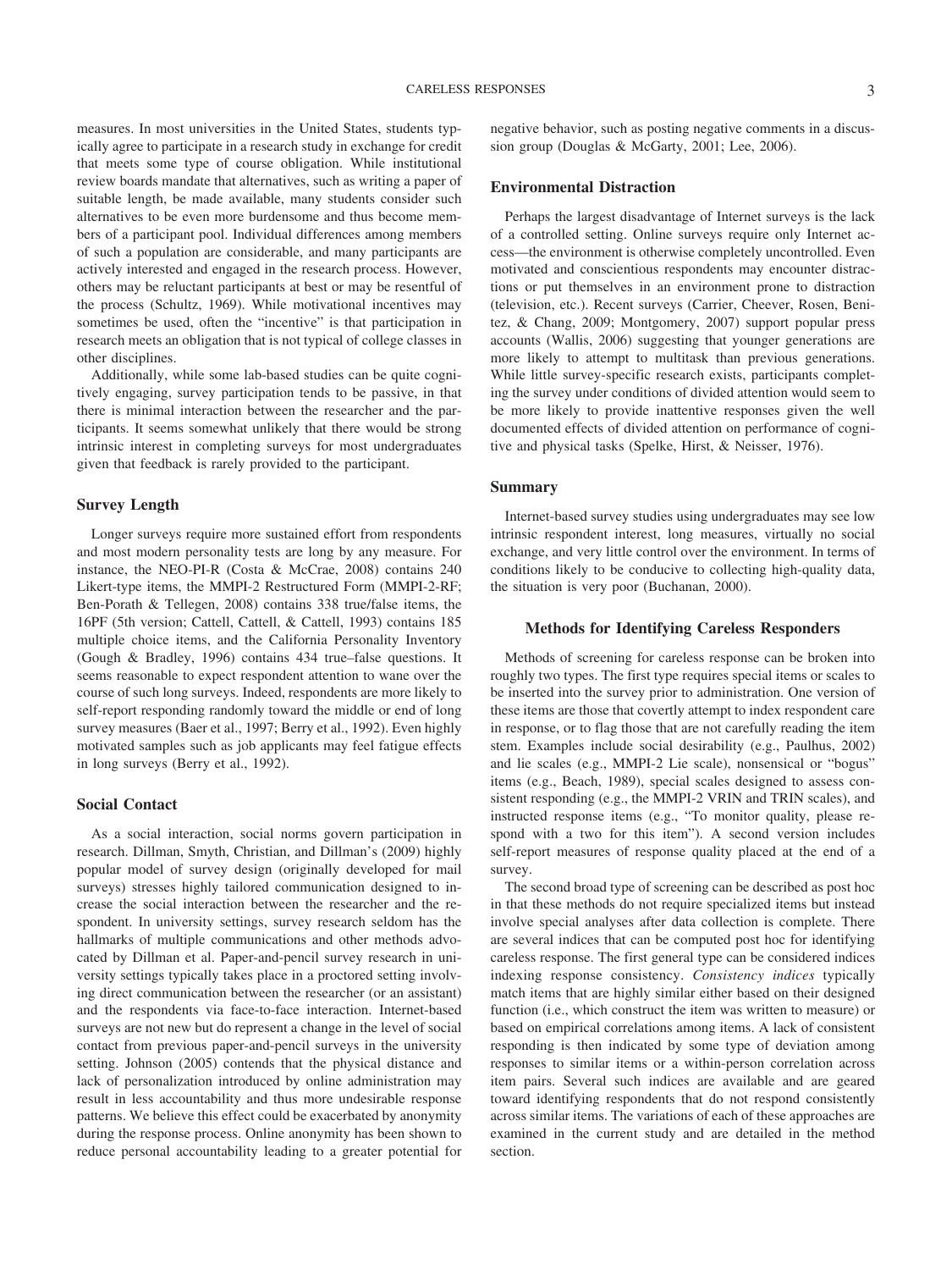Variants of the consistency approach, which we term *response pattern indices*, are intended to identify persons responding *too consistently* to items measuring theoretically distinct constructs. These indices are typically computed by examining the number of consecutive items for which a respondent has indicated the same response option. Presuming items are arbitrarily ordered, excessive utilization of a single response option can be considered an index of careless responding.

A second general class of indices are *outlier indices*. While univariate outlier analysis may have some utility for identifying extreme cases, multivariate approaches such as Mahalanobis distance are much more appropriate, as they consider the pattern of responses across a series of items. Thus, a series of responses for a given scale's items may appear quite improbable via the distance measures, even though each individual item response may not.

An additional approach is to examine study response time. Typically this approach posits a nonlinear relationship between response time and response quality such that very fast responses are assumed to be careless in nature, yet once some threshold is identified, response times above the threshold may or may not be considered careless depending on other indicators.

Another strategy is to try to prevent inattentive responses in the first place via instruction sets. Survey research tends to provide anonymity for respondents on the premise that anonymity will afford respondents the freedom to be honest when asked questions with potentially socially desirable response options. Ironically, however, such instructions may also result in less accountability for respondents. As such, it is possible that forcing respondents to respond in an identified manner would lead to fewer careless responses. Thus, we asked:

*Research Question 1:* Does manipulation of survey anonymity affect the prevalence of careless responding?

Understanding how each method of identifying careless respondents indexes various response patterns and how these indices relate to one another is fundamental to the study. Such an investigation is imperative prior to making any recommendations regarding how to best identify such respondents. Thus, we asked:

*Research Question 2:* What are the correlations among, and factor structure of, careless response indices?

Using two approaches of examining the latent nature of response tendencies, we asked:

*Research Question 3:* Are there different types (latent classes) of careless respondents, and if so, what data patterns underlie these different types of careless respondents?

A central concern among researchers is the prevalence of careless responding among data. Thus, we asked:

*Research Question 4:* What portion of the sample can be said to be responding carelessly?

Several of the data screening methods we discuss are labor intensive and impractical for some purposes. For this reason we give special attention to two easily implemented potential measures of data quality:

*Research Question 5:* Are self-report measures of data quality sufficient for data screening?

*Research Question 6:* Can survey completion time be used as an indicator of data quality?

Finally, in order to recommend specific indices that can be used to identify careless response, we ask:

*Research Question 7:* Of the different types of careless response measures, which are most sensitive to careless responding?

These questions were answered using a large undergraduate sample in Study 1. A follow-up study was also conducted in which simulated data with properties similar to those in Study 1 were created. A portion of the simulated sample was then replaced with totally random data or partially random data, and the indicators were evaluated with respect to their efficacy for identifying random data.

#### **Study 1**

#### **Method**

Participants. Participants were 438 respondents drawn from a participant pool composed primarily of students enrolled in introductory psychology courses at a large university in the southeastern United States. Although students were not required to participate in this particular study, they were required to spend approximately 3 hours during the semester participating in studies of their choice, selected from an online listing of current research projects. The university is a state-supported school with approximately 24,000 undergraduate students with average SAT Verbal Quantitative scores of entering freshmen between 1,175 and 1,200. Demographic information was not collected for this study, but on the whole the participant pool tends to be approximately 60% female and predominantly Caucasian. In this study, we only utilized responses for participants that completed the entire study  $(88\% \text{ of the sample})$ , with a final  $N = 386$ .

**Survey design and issues.** Survey items were spread across 12 web pages, each clearly marked with the page number and total number of pages (e.g., page 3 of 12). Pages 1–10, with the exception of page 7, contained 50 items per page displayed in table form with the item content in the first column and a drop-down box of response options in the second. Page 11 contained an additional 31 items, and page 12 contained items asking respondents about the study experience (described below). Items on pages 1–11 used a 1–7 Likert-type response scale. Page 7 included a brief description of a series of e-mails intended for use as a recall data quality measure, which was later abandoned because of a low base-rate of accurate recall.

**Procedure.** Participants who signed up for the study were e-mailed a link to a website where a JavaScript routine randomly assigned them to one of three survey conditions.

**Anonymous condition.** The first condition was intended to represent a typical survey research condition in which respondents remain anonymous  $(N = 147)$ .

**Identified condition.** In the second condition respondents were instructed "Your responses will be completely confidential,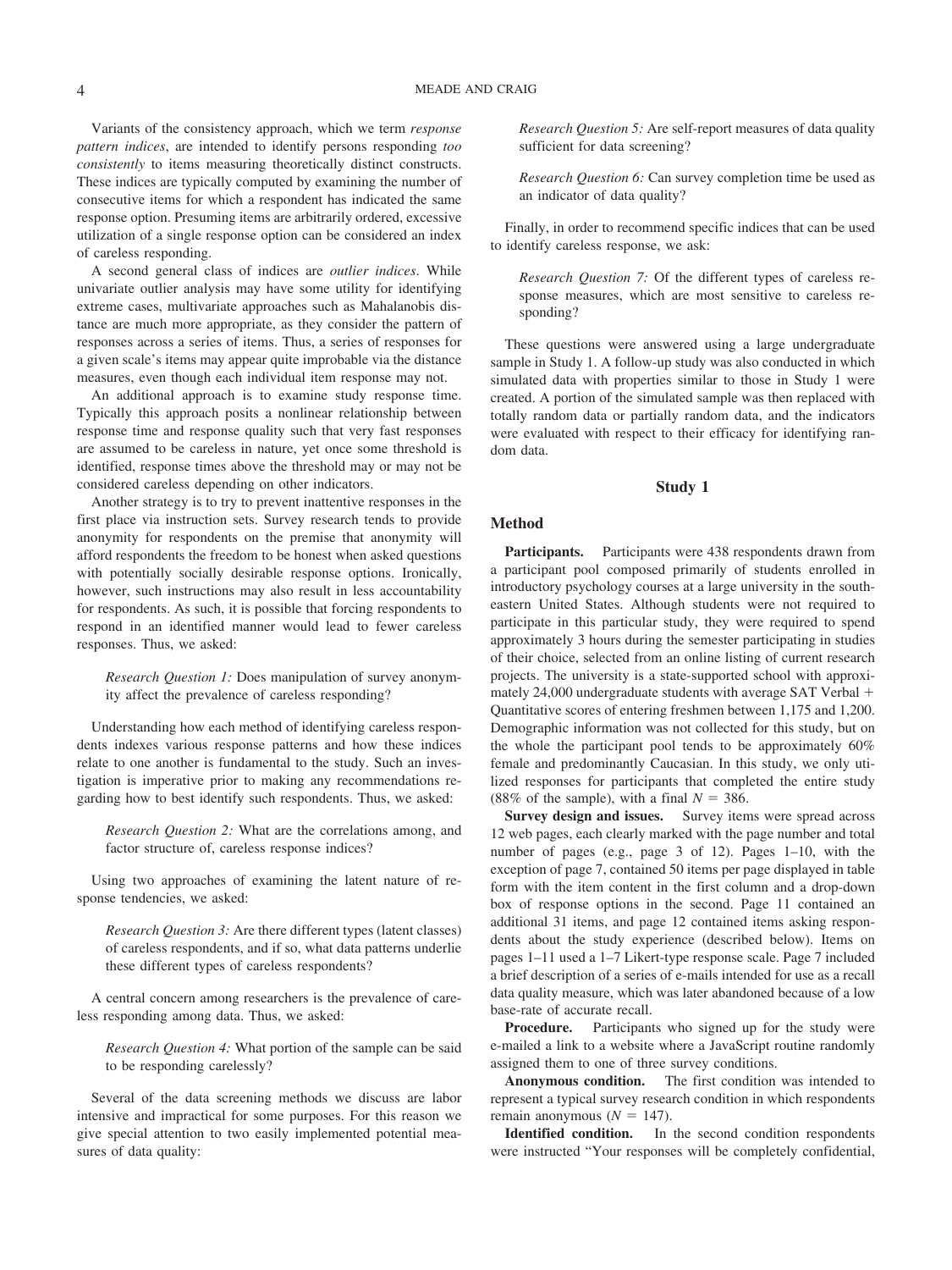however, on each page of the survey you will be asked to enter your name so that we can later merge your responses across the different web pages." Each page included the following instructions at the bottom along with a blank text field "Please enter your name so that we may merge your responses across web pages." There were 120 participants in this condition.

**Stern warning condition.** The third condition identified respondents as described above but also provided a stern warning: "Your honest and thoughtful responses are important to us and to the study. Remember that your honesty and thoughtful responses are subject to [the university's] academic integrity policy." The bottom of each page included a text field for the respondent to type his or her name beside the statement: "I verify that I have carefully and honestly answered all questions on this page in accordance with [the university's] honor policy." There were 119 participants in this condition.

#### **Measures**

Personality. Given that some authors have argued that careless response is a relatively low-frequency event (Johnson, 2005), and others have found that such responses tend to occur later in a long survey (Berry et al., 1992), we sought to administer a long but realistic survey. Our primary measure was the 300 item International Personality Item Pool (IPIP; Goldberg, 1999), a freely available measure of the five-factor model of personality. Additionally, a 26-item measure of psychopathy (Levenson, Kiehl, & Fitzpatrick, 1995) and a 40-item measure of narcissism (Raskin & Terry, 1988) were included. There were no research questions related to these constructs, but they were included to be typical of the scales commonly found on long surveys.

Social desirability. Perhaps the most common type of special data screening scale is social desirability or "unlikely virtues" scales. Social desirability scales typically present the respondent with items whose endorsement would be considered virtuous but for which it is unlikely that many of the items would be true for any single individual. The current study included four social desirability measures. The first was the 33-item Marlowe-Crowne social desirability scale (Crowne & Marlowe, 1960). Although the original Marlowe-Crowne scale consisted of dichotomous true/ false items, the same 7-point response format used for other items

| Table 1 |                            |  |
|---------|----------------------------|--|
|         | Bogus Items Response Rates |  |

. . . . . *.* 

| in the current survey was used with this scale. The second scale   |
|--------------------------------------------------------------------|
| was the IPIP social desirability scale (Goldberg, 1999). The third |
| and fourth indices were the self-deception (SD) and impression     |
| management (IM) subscales of an updated version of the Balanced    |
| Inventory of Desirable Responding scale (BIDR; Paulhus, 1984,      |
| $2002$ ).                                                          |

**Bogus items.** Another type of data screening method is the use of items with a clear correct answer (e.g., "I was born on February 30th"; Beach, 1989). If the respondent chooses the incorrect response, it is assumed that he or she was not attending to the content of the item. An advantage of such bogus items is that if the respondent chooses an incorrect response, there is little doubt that he or she is responding carelessly or dishonestly; thus, there is little chance of a false positive. However, false negatives are considerably more likely, particularly if all such items are coded in the same direction such that a consistent use of "agree" results in uniformly correct responses. Further, such items must be written so there is an unambiguous correct answer. Grice (1975) and Schwarz (1999) discuss conversational norms that dictate how respondents and researchers interact via a survey. In essence, participants are not expecting "trick" items on such a survey and may acquiesce to a bogus item if the item is ambiguously worded. The current study contained 10 bogus items, developed for this study, with one on each of the first 10 pages in a random position between the 30th and 45th (of 50) items (see Table 1 for list of bogus items and endorsement rates).

**Self-reported study engagement.** Seventeen items were written by the current authors to assess self-reported (SR) participant engagement with the study and were included on the final webpage. The Appendix presents the results of preliminary analyses that led to the formation of two subscales of engagement: SR Diligence (nine items,  $\alpha = .83$ ) and SR Interest (six items,  $\alpha = .81$ ).

**Self-reported single item (SRSI) indicators.** We also included a series of single-item measures at the end of the survey intended to allow respondents to indicate how much effort and attention they devoted to the study. Prior to these items, we included the following instruction set: "Lastly, it is vital to our study that we only include responses from people that devoted their full attention to this study. Otherwise years of effort (the

| Str. D1                                                                 | D <sub>2</sub> | S1.D3 |    |   |    | Str. A7                    | % Flagged by item |
|-------------------------------------------------------------------------|----------------|-------|----|---|----|----------------------------|-------------------|
|                                                                         |                |       |    |   |    | 315                        |                   |
| 2. I have been to every country in the world.<br>299                    | 59             | 10    |    |   |    |                            |                   |
| 3. I am enrolled in a Psychology course currently. (R)                  |                |       |    |   | 53 | 310                        |                   |
| 4. I have never spoken to anyone who was listening. <sup>3</sup><br>116 | 123            | 36    | 90 |   | 10 |                            | 38 <sup>a</sup>   |
| 286                                                                     | 60             | 13    | 15 |   |    |                            | 10                |
| 301                                                                     | 48             |       |    |   |    |                            | 10                |
| 322                                                                     | 33             |       |    |   |    |                            |                   |
| 269                                                                     | 38             | 13    | 43 | 8 |    |                            | 20                |
| 270                                                                     | 47             | 15    | 28 | 8 |    |                            | 18                |
| 10. All my friends say I would make a great poodle.<br>215              | 66             | 21    | 62 |   |    |                            | 27                |
|                                                                         |                |       |    |   |    | Neither A nor D4 Sl. A5 A6 |                   |

*Note.* D = disagree; A = agree; Str. = strongly; Sl. = slightly; R = Items flagged if (reverse coded) strongly disagree or disagree not chosen (except missing data).

<sup>a</sup> Item 4 was dropped as a Bogus Item based on frequent response.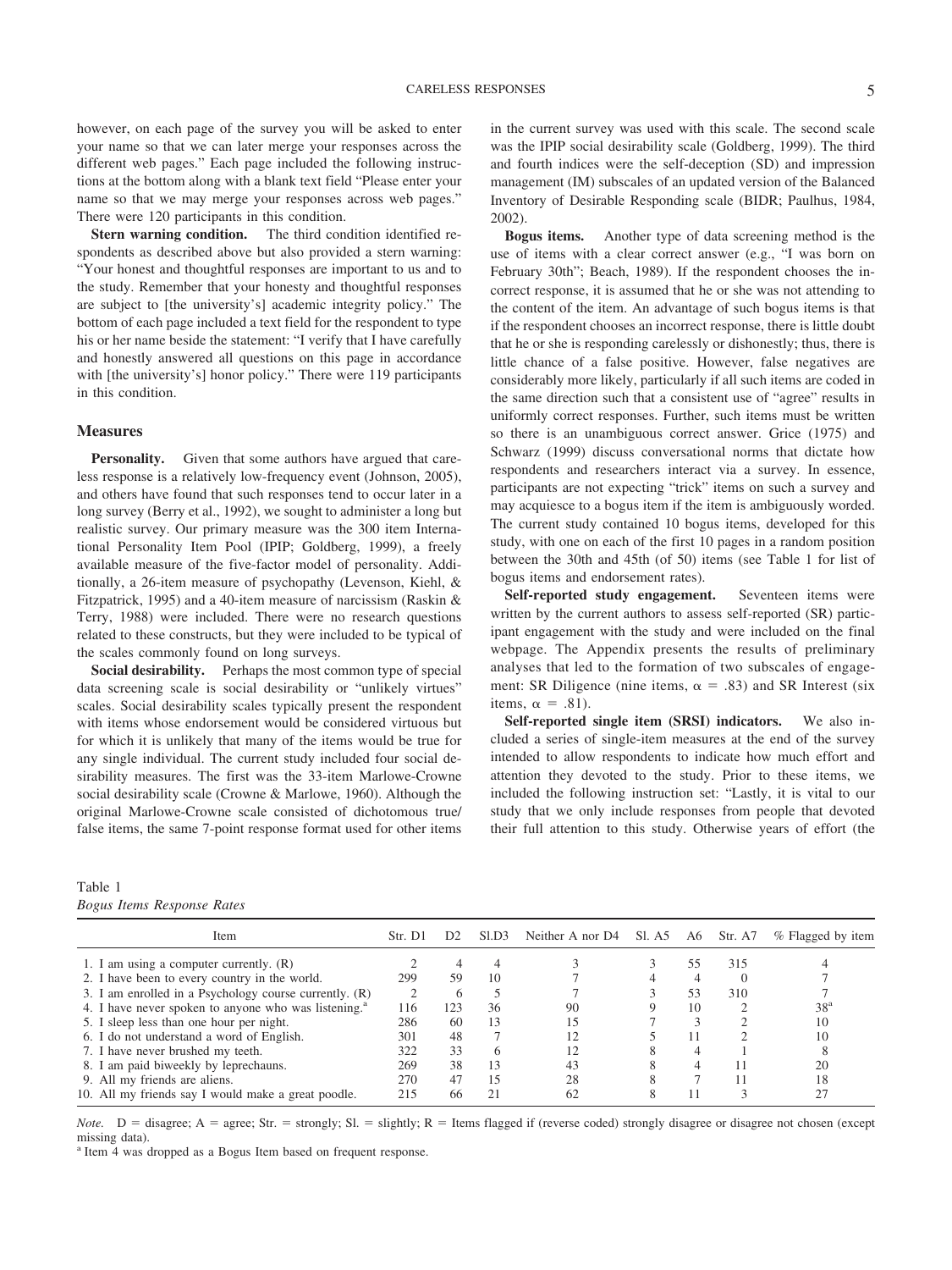| researchers' and the time of other participants) could be wasted.         |
|---------------------------------------------------------------------------|
| You will receive credit for this study no matter what, however,           |
| please tell us how much effort you put forth towards this study."         |
| <i>SRSI Effort</i> was assessed as the response to the item "I put forth" |
| effort towards this study" with response options of $1 =$                 |
| "almost no." $2 =$ "very little," $3 =$ "some," $4 =$ "quite a bit," and  |
| $5$ = "a lot of."                                                         |

Next, we included the text "Also, often there are several distractions present during studies (other people, TV, music, etc.). Please indicate how much attention you paid to this study. Again, you will receive credit no matter what. We appreciate your honesty!" *SRSI Attention* was then assessed as the response to the item "I gave this study  $\frac{1}{\sqrt{2}}$  attention" with options 1 = "almost no,"  $2 =$  "very little of my,"  $3 =$  "some of my,"  $4 =$  "most of my," and  $5 =$  "my full."

Last, we asked, "In your honest opinion, should we use your data in our analyses in this study?" with a  $1 =$  "yes" or  $0 =$  "no" response. This item was referred to as *SRSI UseMe*.

#### **Indices of Careless Responding**

**Response time.** We examined completion time for each of the 12 web pages that made up the survey. Although the system was not designed in such a way that participants could save their information and resume the study at a later date, several appeared to have bookmarked the page and returned to the study later. Others may have simply taken a break from the study. As a result, for some persons, the time spent on a given page included very long durations (e.g., thousands of minutes). Descriptive statistics revealed that between 95% and 98% of persons spent fewer than 15 min on each survey page. Additionally, it seemed that 15 min was more than sufficient time for a diligent participant to respond to 50 items. As a result, elapsed time values greater than 15 min were set as missing for 95 persons. These missing data were handled differently for different analyses as described later.

The survey administration system was unable to prevent multiple entries from the same respondent. As a result, for 120 respondents, there were multiple responses for the same person for a given page or pages. This is a pervasive issue with Internet-based surveys and is one for which there is little published guidance (Johnson, 2005). Eighty-four of these cases were completely identical; however, 36 respondents changed their responses between submissions. For these persons, we retained the first set of responses, as these were deemed most likely to be equivalent to responses from individuals who only completed each page once. As computations of elapsed time to complete the study could be misleading for persons with multiple page submissions, we did not compute response time for these 120 persons and treated those data as missing. Note that these 120 persons and the 95 with long response times are not mutually exclusive. Table 2 provides a summary of the indicators we examined.

**Outlier analysis.** Recent evidence suggests that Mahalanobis distance can be effective at identifying inattentive responses (Ehlers et al., 2009). Given the large size of the raw item-level data matrix, using all survey items simultaneously would have been computationally intensive. Instead, five Mahalanobis distance measures were computed for each respondent, one for each of the five broad personality factors (60 items per factor). The correlations among the five Mahalanobis distance measures were in

| Table 2 |                                   |  |
|---------|-----------------------------------|--|
|         | Summary of Data Screening Methods |  |

| Index                 | Description                                                                                                                                           |
|-----------------------|-------------------------------------------------------------------------------------------------------------------------------------------------------|
| Total minutes         | Total time to complete survey                                                                                                                         |
| Sum of Bogus          | Sum of nine dichotomously scored bogus items<br>with clear correct/incorrect answers                                                                  |
| Psy Antonyms          | Within-person correlation across item pairs with<br>strong negative correlation                                                                       |
| Psy Synonyms          | Within-person correlation across item pairs with<br>strong positive correlation                                                                       |
| Even Odd Cons.        | Within-person correlation across subscales formed<br>by even-odd split of unidimensional scales,<br>with Spearman-Brown split-half formula<br>applied |
| Avg LongString        | Average of 10 LongString values. LongString is<br>the maximum number of identical consecutive<br>responses on a webpage                               |
| Max LongString        | Maximum of 10 LongString values                                                                                                                       |
| Mahalanobis D         | Multivariate distance between respondent's<br>response vector and the vector of sample means                                                          |
| SRSI Use Me           | Dichotomous self-reported single item yes/no<br>response as to whether respondent feels his or<br>her data should be used for analysis                |
| SR Diligence          | Mean of self-reported diligence scale                                                                                                                 |
| <b>SRSI</b> Attention | Self-reported single item attention to study                                                                                                          |
| <b>SRSI</b> Effort    | Self-reported single item effort expended on study                                                                                                    |
|                       |                                                                                                                                                       |

*Note.* Psy = psychometric; Cons. = consistency;  $SR = \text{self-report}$ ;  $SI =$ single item.

excess of .78 ( $p < .05$ ) and were averaged to a single Mahalanobis distance value.

**Bogus items.** As described earlier, each of the first 10 pages of the survey contained an item that could not possibly be true (or false, depending on the item). If participants indicated a response of either 6 (*agree*) or 7 (*strongly agree*) to true items, the bogus item was considered correct (scored as zero). Other responses were scored as erroneous (i.e., assigned a "1"). In all, there were 10 scored bogus items variables as well as an overall response quality indicator computed as the sum of the bogus item flag variables. However, initial analyses indicated that the bogus item contained on page four of the survey was not interpreted as literally as intended (see Table 1), so it was dropped from further consideration and the sum variable had a possible range from 0 to 9. This appears to be a context effect (Schwarz, 1999) in which, when embedded among personality items, "never listen" was interpreted much more figuratively than we had anticipated.

**Consistency indices.** Consistency indices can be formed by examining the differences among responses to items that are highly similar in content. Conversely, distance measures of items thought to be antonyms can be computed as well. Goldberg (2000, cited in Johnson, 2005) suggested a method called Psychometric Antonyms, in which correlations among all survey items are computed post hoc and 30 item pairs with the largest negative correlations are identified. The *Psychometric Antonyms* index is then computed as the within-person correlation across these 30 pairs of items. We used a similar index in the current study. However, rather than using 30 item pairs, we sought to ensure item pairs were truly opposite in meaning and only retained item pairs with a negative correlation stronger than –.60. As a result, this index included only five item pairs.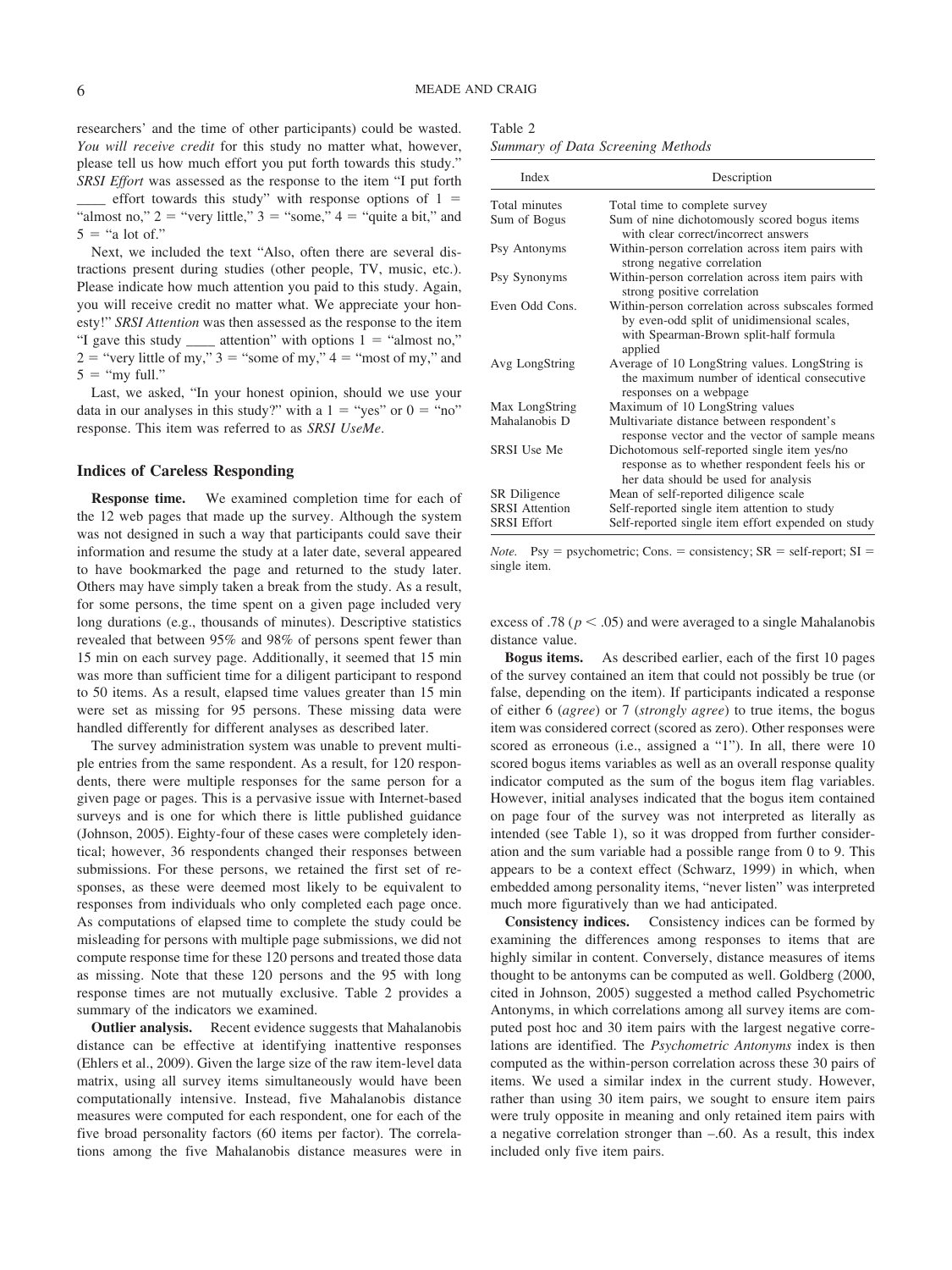We also developed a similar index that we call the *Psychometric Synonyms* index, which was formed in the same way as the Psychometric Antonyms measure, except that item pairs with the largest positive correlations were used. As before, within-person correlations were computed across item pairs exceeding this  $+.60$ threshold. There were 27 such pairs.

An additional index recommended by Jackson (1976, as cited in Johnson, 2005) was examined which we termed the *Even-Odd Consistency* measure. With this approach, unidimensional scales are divided using an even-odd split based on the order of appearance of the items. An even subscale and also an odd subscale score is then computed as the average response across subscale items. A within-person correlation is then computed based on the two sets of subscale scores for each scale. We formed subscales from all 30 IPIP facets (Goldberg, 1990) as well as the Psychopathy scale (Levenson et al., 1995) and the Narcissm scale (Raskin & Terry, 1988), as our analyses suggested all had relatively high  $(2.75)$ coefficient alpha values. Jackson also recommended that the measure be corrected using the Spearman-Brown split half prophecy formula. Note that very inconsistent response patterns can lead to a negative intraindividual correlation. When this occurs, the Spearman Brown prophecy formula can lead to correlation estimates in excess of negative 1.0. For such values, a value of –1.0 was assigned. This index is a more elaborate version of simply examining within-person variance on a unidimensional set of items.

**Response pattern.** Response patterns in which respondents consistently respond with the same answer (e.g., "5") can be identified via an approach recommended by Johnson (2005). This index, termed *LongString* is computed as the maximum number of consecutive items on a single page to which the respondent answered with the same response option. For instance, if the respondent indicated "2— disagree" for 12 items in a row but otherwise varied his or her response, 12 would be the LongString value for that respondent. While Johnson computed this index for each individual response option (e.g., the maximum number of consecutive responses of 1, 2, etc.), we simply computed the maximum number of items with consecutive response, regardless of the value of that response. A short Visual Basic for Applications program in Microsoft Excel was used to compute this index for each survey page. Additionally, an overall measure (*Avg LongString*) was computed as the average of the LongString variable, averaged across the nine webpages that included 50 items. A second overall index (*Max LongString*) was computed as the maximum Long-String variable found on any of the webpages.

#### **Results**

**Research Question (RQ) 1: Instructions.** RQ 1 concerned whether instruction set could impact the quality of the data. There were small but significant differences for some of our variables across instruction set conditions. For instance, one-way analyses of variance (ANOVAs) indicated that there were significant main effects of instruction set on the number of bogus items erroneously endorsed and self-reported attention given to the study (see Table 3). Post hoc Tukey tests indicated significant differences between the anonymous and identified (no warning) conditions for the number of bogus items and self-reported attention variables with the identified condition having fewer bogus items flagged and greater self-reported attention. There were no differences across conditions for any of the other data quality indicators (see Table 3).

**RQ 2: Construct validity of indices.** RQ 2 concerned the correlations among the various methods of assessing response quality. If different indicators are highly correlated, then it is feasible for researchers to choose one of the less computationally intensive methods of data screening. For these analyses, participants across all three conditions were combined. Table 4 presents the within-condition (identified, anonymous, etc.) pooled correlations among the measures.

Table 3 *Results of One-Way Analysis of Variance and Tukey Post Hoc Pairwise Tests by Study Condition*

|                         |      |                  |                    | M                 |                   |           |
|-------------------------|------|------------------|--------------------|-------------------|-------------------|-----------|
| Indicator               | F    | $\boldsymbol{p}$ | Anonymous          | Identified        | Warning           | Pooled SD |
| No. Bogus items         | 5.24 | .006             | 1.50 <sup>ab</sup> | $0.93^{\rm a}$    | 0.79 <sup>b</sup> | 1.91      |
| <b>SRSI</b> attention   | 3.46 | .033             | 4.04 <sup>a</sup>  | 4.29 <sup>a</sup> | 4.17              | 0.77      |
| SR attitude             | 2.94 | .054             | 4.04               | 4.06              | 3.75              | 1.12      |
| SR diligence            | 0.28 | .76              | 5.45               | 5.46              | 5.53              | 0.99      |
| SRSI effort             | 0.70 | .50              | 3.95               | 4.01              | 4.06              | 0.79      |
| Psychometric Synonyms   | 1.34 | .26              | 0.69               | 0.74              | 0.73              | 0.23      |
| Psychometric Antonyms   | 0.96 | .38              | 0.69               | 0.76              | 0.71              | 0.36      |
| Even-Odd consistency    | 1.23 | .29              | 0.69               | 0.72              | 0.74              | 0.28      |
| Average LongString      | 0.66 | .52              | 4.15               | 4.02              | 3.64              | 3.67      |
| Max LongString          | 0.79 | .46              | 7.10               | 6.18              | 6.18              | 7.01      |
| Average Mahalanobis D   | 2.46 | .09              | 61.05              | 55.01             | 56.44             | 23.45     |
| Crown-Marlow            | 0.12 | .89              | 4.01               | 4.03              | 4.04              | 0.56      |
| BIDR-SD                 | 0.39 | .68              | 4.18               | 4.15              | 4.21              | 0.58      |
| <b>BIDR-IM</b>          | 1.08 | .34              | 3.88               | 3.75              | 3.79              | 0.69      |
| <b>IPIP SD</b>          | 0.75 | .47              | 4.39               | 4.31              | 4.40              | 0.64      |
| <b>Total Study Time</b> | 0.32 | .72              | 49.65              | 50.72             | 51.73             | 15.93     |

Note. SR = self-report; SI = single item; BIDR = Balanced Inventory of Desirable Responding scale (Paulhus, 1984, 2002); IM = impression management; IPIP = International Personality Item Pool (Goldberg, 1999).  $df = 2$ , 383 for all analyses other than Total Study Time, where  $df = 2$ , 228. Superscripts indicate significant Tukey post-hoc pairwise comparison.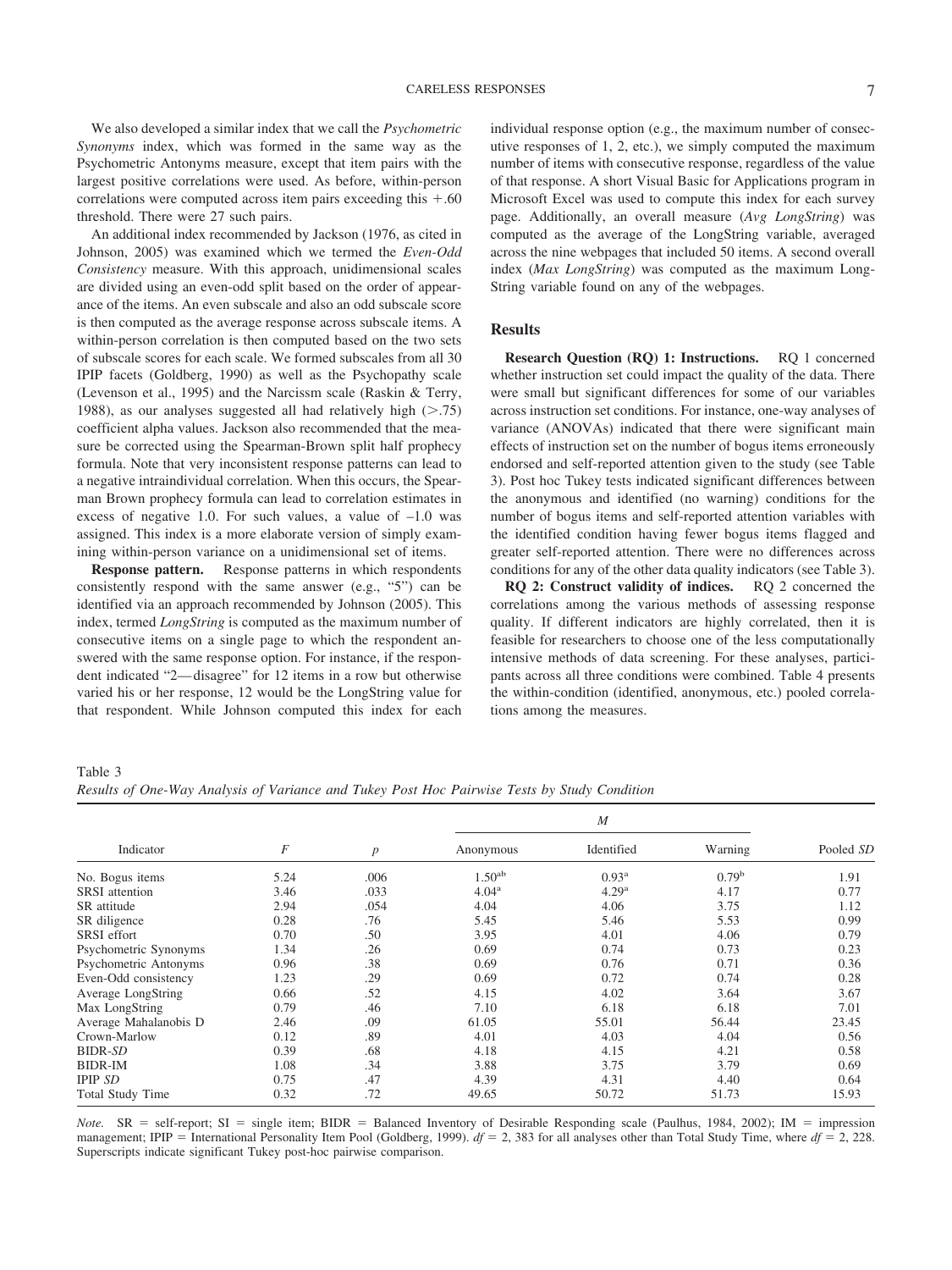| Table 4                                                    |  |  |
|------------------------------------------------------------|--|--|
| Pooled Within-Condition Correlations Among Study Variables |  |  |

| Variable                     |         | $\overline{c}$ | 3       | 4       | 5       | 6       |         | 8       | 9       | 10   | 11   | 12      | 13   | 14   | 15   | 16   |
|------------------------------|---------|----------------|---------|---------|---------|---------|---------|---------|---------|------|------|---------|------|------|------|------|
| 1. Total Minutes             | 1.00    |                |         |         |         |         |         |         |         |      |      |         |      |      |      |      |
| 2. Sum of Bogus              | $-0.22$ | 1.00           |         |         |         |         |         |         |         |      |      |         |      |      |      |      |
| 3. Psy Antonyms              | 0.13    | $-0.37$        | 1.00    |         |         |         |         |         |         |      |      |         |      |      |      |      |
| 4. Psy Synonyms              | 0.22    | $-0.65$        | 0.44    | 1.00    |         |         |         |         |         |      |      |         |      |      |      |      |
| 5. Even Odd consistency      | 0.27    | $-0.62$        | 0.35    | 0.76    | 1.00    |         |         |         |         |      |      |         |      |      |      |      |
| 6. LongString Avg            | $-0.12$ | 0.33           | $-0.03$ | $-0.24$ | $-0.27$ | 1.00    |         |         |         |      |      |         |      |      |      |      |
| 7. LongString Max            | $-0.16$ | 0.37           | $-0.06$ | $-0.30$ | $-0.27$ | 0.83    | 1.00    |         |         |      |      |         |      |      |      |      |
| 8. Mahalanobis D             | $-0.23$ | 0.39           | $-0.22$ | $-0.57$ | $-0.57$ | 0.10    | 0.22    | 1.00    |         |      |      |         |      |      |      |      |
| 9. SR SI Use Me              | 0.19    | $-0.47$        | 0.24    | 0.41    | 0.39    | $-0.25$ | $-0.25$ | $-0.32$ | 1.00    |      |      |         |      |      |      |      |
| 10. SR Diligence             | 0.22    | $-0.43$        | 0.29    | 0.51    | 0.43    | $-0.16$ | $-0.18$ | $-0.24$ | 0.43    | 1.00 |      |         |      |      |      |      |
| 11. SR Attitude              | 0.01    | $-0.04$        | 0.09    | 0.18    | 0.18    | 0.02    | 0.05    | $-0.08$ | 0.08    | 0.39 | 1.00 |         |      |      |      |      |
| 12. SR SI Attention          | 0.10    | $-0.37$        | 0.20    | 0.42    | 0.38    | $-0.16$ | $-0.17$ | $-0.29$ | 0.41    | 0.55 | 0.30 | 1.00    |      |      |      |      |
| 13. SR SI Effort             | 0.31    | $-0.38$        | 0.25    | 0.43    | 0.42    | $-0.16$ | $-0.17$ | $-0.27$ | 0.44    | 0.63 | 0.28 | 0.62    | 1.00 |      |      |      |
| 14. Crowne-Marlow            | 0.08    | 0.05           | 0.04    | 0.11    | 0.13    | $-0.05$ | $-0.05$ | $-0.20$ | $-0.03$ | 0.15 | 0.23 | $-0.05$ | 0.11 | 1.00 |      |      |
| 15. BIDR Self Dec.           | 0.07    | $-0.10$        | 0.04    | 0.17    | 0.20    | $-0.01$ | $-0.01$ | $-0.25$ | 0.01    | 0.11 | 0.12 | 0.07    | 0.09 | 0.45 | 1.00 |      |
| 16. BIDR IM                  | 0.09    | 0.06           | 0.03    | 0.11    | 0.11    | 0.02    | $-0.01$ | $-0.18$ | $-0.03$ | 0.14 | 0.16 | 0.02    | 0.16 | 0.71 | 0.34 | 1.00 |
| 17. IPIP Social Desirability | 0.08    | $-0.08$        | 0.09    | 0.20    | 0.18    | $-0.04$ | $-0.05$ | $-0.19$ | 0.03    | 0.22 | 0.15 | 0.07    | 0.21 | 0.65 | 0.36 | 0.81 |

*Note.* Psy = psychometric; SR = self-report; SI = single item; BIDR = Balanced Inventory of Desirable Responding scale (Paulhus, 1984, 2002); IM = impression management; IPIP = International Personality Item Pool (Goldberg, 1999).  $N = 385$ . Correlations  $> \sim 1.13$  are significant at the  $p < .01$  level. Standard deviations across imputed samples were small and are not reported for clarity.

While Table 4 is rich with information, there are three primary notable findings. First, the objective measures of data quality were only slightly to moderately correlated across index types. This is not surprising, given that consistency indices assess a very different type of careless response (random responding) than the Long-String indicator. Thus, a single indicator of data quality is unlikely to be sufficient for full data screening.

Second, the self-reported indicators of data quality exhibited moderate correlations with one another, indicating that respondents view study interest as different from diligence. Moreover, the UseMe variable did not correlate higher than .5 with any other self-reported measure, which indicates a lack of consistency across respondents with regard to why they might believe their data to be suitable for inclusion in the study. Perhaps more important, the self-reported indices correlated at low or moderate levels with the other indices of careless responses, suggesting that self-report alone is not sufficient to identify careless responses.

Third, careless responding is clearly a different phenomenon than socially desirable responding. In some ways, it is the opposite. Responding in a socially desirable manner necessitates deliberate mental processing of an item and the appropriateness of response. Based on our findings, screening on social desirability would have no utility for removing careless respondents.

*EFA.* Response time data for 155 persons for which responses either took longer than 15 min on a given page or had multiple submissions were imputed using the Multiple Imputation procedure in SAS 9. Five imputed data sets were created with imputations based on all 30 facet-level personality scales. Imputations occurred at the individual page level and total study completion times were computed as the sum of individual page response times for both complete ( $N = 231$ ) and imputed data ( $N =$ 155).

An exploratory factor analysis of Total Minutes, Sum of Bogus Items, Psychometric Antonyms, Psychometric Synonyms, Even Odd Consistency, Avg. LongString, Max LongString, Mahalanobis D, SRSI Use Me, SRSI Attention, SRSI Effort, and SR Diligence was conducted on the five replication imputed data sets. For each imputed data set, the within-condition (identified, anonymous, etc.) pooled covariance matrix was analyzed in order to remove the potential influence of mean differences across conditions. Principal axis factoring with squared multiple correlation prior communality estimates was specified as was promax oblique rotation in SAS 9. While the third eigenvalue was rather small (and less than 1.0) in each imputed data set, all five showed three clear interpretable factors underlying the indices and a clear break in the associated scree plots. The average first eigenvalues were 4.43 (imputation data set  $SD = 0.01$ ), second eigenvalues of 1.37  $(SD < 0.01)$ , third eigenvalues of 0.79 ( $SD < 0.01$ ), and fourth eigenvalues of  $0.23$  ( $SD = 0.02$ ). The average of the rotated factor pattern matrix of loadings and factor correlations are presented in Table 5.

Examining the factor loadings, the three factors are clearly interpretable. The first contains the consistency indices (Psychometric Anonyms, Psychometric Synonyms, Even-Odd Consistency) as well as the Mahalanobis D multivariate outlier index and the sum of the scored bogus items. The second factor was clearly the four self-report indices, with the exception of the self-reported UseMe variable. The third factor was the two LongString indices. Response time failed to load onto a factor, potentially because of the hypothesized nonlinear relationship between time and response quality.

**RQs 3 and 4: Latent classes.** RQ 3 asked whether there were different types (latent classes) of careless respondents. We approached this question in two ways. First, we ran a latent profile analysis using our indicators of careless responding. Second, we utilized factor mixture modeling with covariates to establish latent class membership. These are detailed in the following.

*Latent profile analysis (LPA).* We conducted an LPA on the non-self-report indicators of response quality (Total Minutes, Sum of Bogus Items, Psychometric Antonyms, Psychometric Syn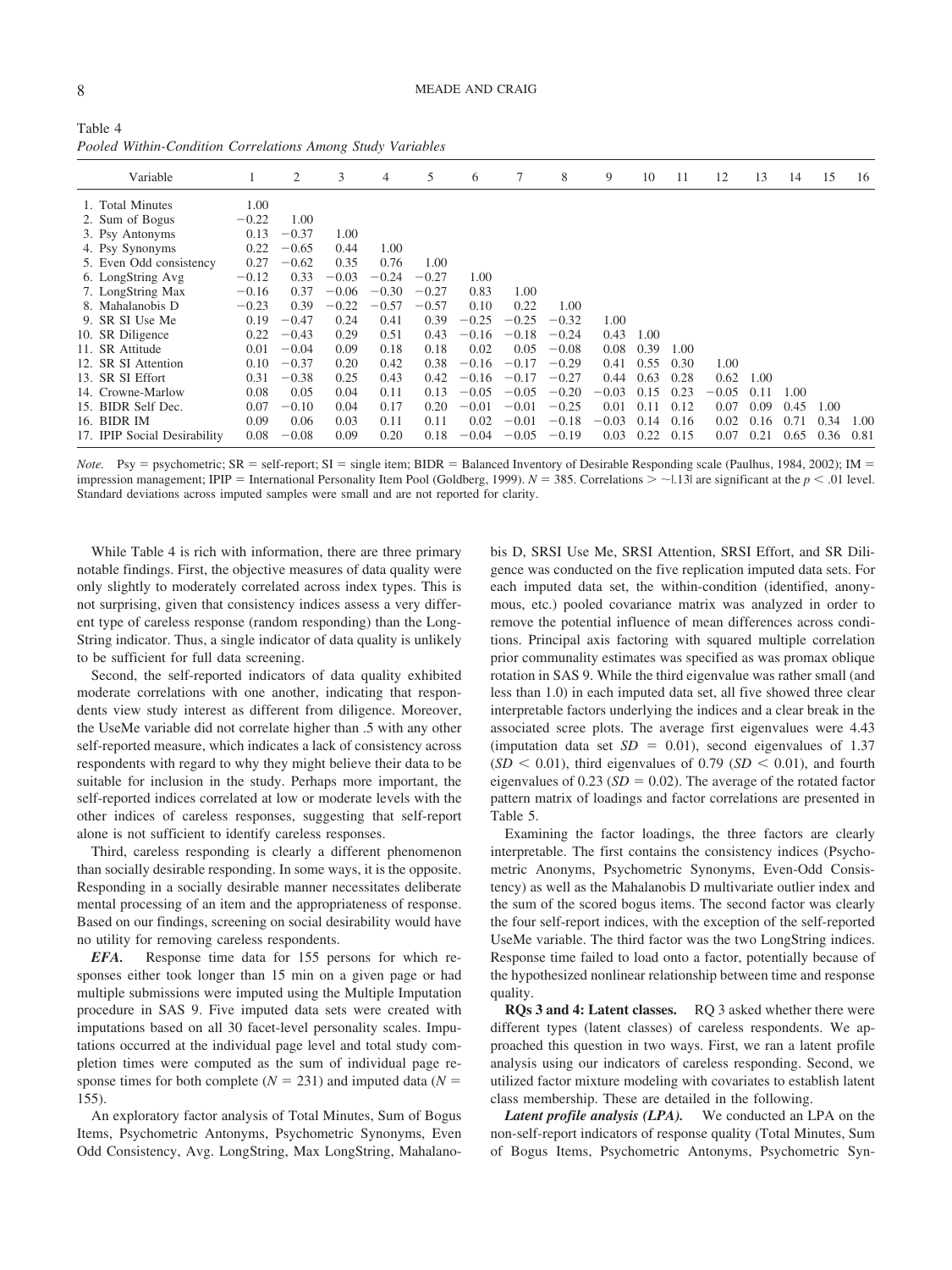onyms, Even Odd Consistency, Avg. LongString, Max Long-String, and Mahalanobis D) using Mplus 5. Missing data for Total Minutes were handled via full information maximum likelihood per Mplus 5 defaults. We fit models with one to five classes; however, models with more than three latent classes generated estimation errors associated with a nonpositive definite matrix. Inspection of the output of those models revealed further segmentation of very small classes with no effect on the larger classes. Thus, models with fewer than three latent classes were preferred for parsimonious interpretation (cf. Clark et al., 2009) as well as for statistical reasons.

As suggested by Nylund, Asparouhov, and Muthén (2007) we relied primarily on the Bayesian information criterion (BIC) to judge the most appropriate number of classes, although all indices of model fit (e.g., Akaike information criterion [AIC], –2 log likelihood [LL], Adjusted BIC) indicated that the three class model fit better than the two class model, which, in turn, fit better than the one class model. The BIC values for the one-, two-, and three-class models were 12,964.3; 11,699.8; and 10798.2, respectively. The log likelihood, AIC, and Adjusted BIC showed very similar improvement with larger numbers of classes. The class sizes were 342 (89%) for Class 1, 35 (9%) for Class 2, and 9 (2%) for Class 3, while entropy for the model was .997, indicating a high degree of determination in classification.

The variable means associated with each class are presented in Table 6. As can be seen, Classes 2 and 3 responded much more quickly and had many more bogus items flagged than did Class 1. Class 2 responded considerably less consistently than did Class 1, as judged by the Psychometric Anonym and Synonym and Even-Odd Consistency measures. They also had larger multivariate outlier Mahalanobis D values than did Class 1. The defining hallmark of the small Class 3 was very large LongString values. The consistency indices for this class were between those of Classes 1 and 2, which is to be expected of respondents putting the same value for a large number of items.

On the whole, it appears that approximately 11% of the sample was responding in a careless way with the majority of those (9%

Table 5 *Rotated Factor Loadings and Factor Correlations*

| Variable               | Factor 1    | Factor 2    | Factor 3    |
|------------------------|-------------|-------------|-------------|
| Factor 1               |             |             |             |
| Factor 2               | $-.54(.00)$ |             |             |
| Factor 3               | .32(.00)    | .03(.00)    |             |
| <b>Total Minutes</b>   | .23(.04)    | .09(0.04)   | $-.06(.04)$ |
| Sum of Bogus           | $-.65(.00)$ | $-.04(.00)$ | .16(.01)    |
| Psy Antonyms           | .47(.00)    | .06(.00)    | .13(.00)    |
| Psy Synonyms           | .85(.00)    | .04(.00)    | .02(.00)    |
| Even Odd Cons.         | .83(.01)    | .01(.01)    | $-.01(.00)$ |
| LongString Avg.        | .07(.00)    | .00(0.01)   | .90(.00)    |
| LongString Max         | $-.03(.00)$ | .06(.00)    | .88(.00)    |
| Mahalanobis D          | $-.71(.00)$ | .10(0.00)   | $-.05(.00)$ |
| SR SI Use Me           | .28(.00)    | .31(.00)    | $-.13(.01)$ |
| <b>SR SI Attention</b> | .11(00)     | .71(.00)    | .00(.00)    |
| <b>SR SI Effort</b>    | $-.09(.00)$ | .51(.01)    | .13(.00)    |
| SR Diligence           | .06(.01)    | .68(.00)    | $-.03(.00)$ |

*Note.* Psy = psychometric; Cons. = consistency;  $SR = self-report$ ;  $SI =$ single item. Values averaged across five imputed data sets with standard deviation in parenthesis. Bold indicates loadings  $> .40$ .

Table 6 *Latent Profile Analysis Averages of Observed Variables*

| Variable             | Class 1   | Class <sub>2</sub> | Class 3 |
|----------------------|-----------|--------------------|---------|
| Class size           | 342 (89%) | 35(9%)             | 9(2%)   |
| Means                |           |                    |         |
| <b>Total Minutes</b> | 54.81     | 29.75              | 33.27   |
| Sum of Bogus         | 0.58      | 4.99               | 5.67    |
| Psy Antonyms         | 0.77      | 0.19               | 0.68    |
| Psy Synonyms         | 0.78      | 0.19               | 0.30    |
| Even Odd Cons.       | 0.79      | 0.06               | 0.23    |
| LongString Avg       | 3.40      | 4.48               | 23.14   |
| LongString Max       | 5.21      | 8.74               | 48.00   |
| Mahalanobis D        | 53.09     | 100.20             | 69.84   |
|                      |           |                    |         |

 $Note.$  Psy = psychometric; Cons. = consistency.

of the total sample) responding in an inconsistent way utilizing many different response options, and a small minority (2% of the total sample) responding with the same response option for many consecutive items.

*Factor mixture model.* Next we sought to identify careless responding via a factor mixture model. Factor mixture modeling combines latent classes with confirmatory factor analysis, allowing the specification of a factor structure for indicator variables; thus, latent class membership can be inferred directly from response tendencies on the indicators as well as latent variable means (see Lubke & Muthén,  $2005$ ). With a multitude of data from which to choose, we selected facet-score level data from the IPIP Agreeableness measure.<sup>1</sup> The single agreeableness factor was then regressed onto a latent categorical class membership variable. With factor mixture models, covariates can be specified that can also impact class membership. As we wanted to ensure that our latent classes represented careless response tendencies, rather than mean differences in agreeableness, we specified the Sum of Bogus Items, Psychometric Antonyms, Psychometric Synonyms, Even-Odd Consistency, Avg LongString, Max LongString, and Mahalanobis D indices as latent covariates. We did not include the UseMe variable, as the model could not achieve convergence with a dichotomous covariate. We likewise omitted the Total Minutes indicator based on the missing data and correlations that showed small relationships with the other variables (see Table 4). Figure 1 depicts the factor mixture model.

We hypothesized that some respondents were providing careless responses and therefore expected the relationship between the latent factor and the observed responses to be very small for such responses. For this reason, we allowed our latent classes to have different factor loadings and unique indicator variances. The indicator intercepts and factor variances were constrained to equality across groups (the former to achieve proper model identification and 1.0 for the latter parameter).

<sup>&</sup>lt;sup>1</sup> A test of covariance matrices across the three study conditions of instruction sets for these variables indicated no difference: comparative fit index = 0.978, Tucker-Lewis index =  $-0.978$ ,  $\chi^2(30) = 42.09$ ,  $p = .07$ . For this reason, we combined data across the three conditions for these analyses in order to maximize sample size. We also investigated other personality scales, and we note that we had trouble reproducing latent classes that represented careless responding with some of the personality factors.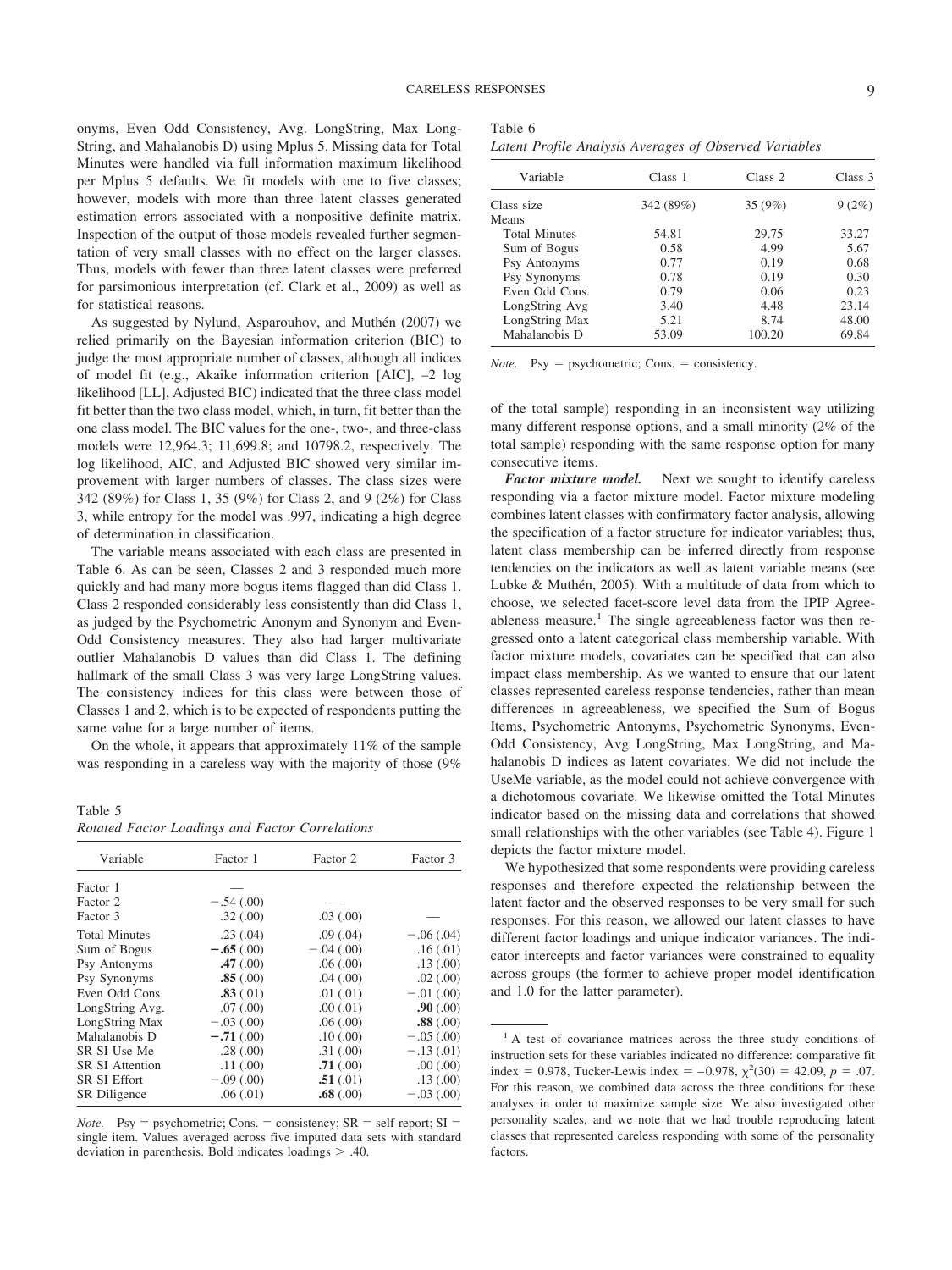

*Figure 1.* Factor mixture model.

We investigated a three latent class model as was found with our LPA. However, the three resultant classes did not match well to those found in the LPA; thus, we utilized a two-class solution, which resulted in very similar classes to those identified earlier in the LPA. Given that facet-level scores were utilized in these analyses, it is possible that the few respondents indicating the same response option for several consecutive items resulted in facet scores not altogether different from those of conscientious respondents. There were 45 respondents in Class 1 (careless responders) and 336 in Class 2; entropy was .984. As expected, factor loadings for the careless respondents in Class 1 were much lower than Class 2 (see Table 7). Class 1 also had a much lower factor mean value than Class  $2 (d = 5.58)$ , although differences in factor means should be judged with great caution when groups' factor loadings drastically differ.

As some of the careless responding indices were highly correlated, multicolinearity among the latent regression coefficients

Table 7 *Standardized Results of Factor Mixture Model*

| Variable                     | Class 1 ( $n = 45$ ):<br>Careless responders | Class 2<br>$(N = 336)$ |
|------------------------------|----------------------------------------------|------------------------|
| Latent mean                  | $-5.58$                                      | 0.0                    |
| Factor loadings (uniqueness) |                                              |                        |
| Altruism                     | .55(.69)                                     | .83(.32)               |
| Cooperation                  | .12(.99)                                     | .65(.58)               |
| Morality                     | .29(.91)                                     | .54(.71)               |
| Sympathy                     | .18(.97)                                     | .60(.64)               |
| Trust                        | .11(.99)                                     | .61(.63)               |

|  |  |  |  | Regression of latent class membership on latent indicators |  |  |  |  |
|--|--|--|--|------------------------------------------------------------|--|--|--|--|
|--|--|--|--|------------------------------------------------------------|--|--|--|--|

|                       | B(p)           | Odds ratio |
|-----------------------|----------------|------------|
| Sum of Bogus Items    | 2.43(0.01)     | 11.34      |
| Psychometric Antonyms | 8.95(.03)      | 7,666.30   |
| Psychometric Synonyms | $-29.23(0.01)$ | < 0.01     |
| Even-Odd Consistency  | $-22.99(.01)$  | < 0.01     |
| Avg. LongString       | 0.31(0.31)     | 1.36       |
| Max LongString        | $-0.25(0.05)$  | 0.78       |
| Mahalanobis D         | $-0.17(0.01)$  | 0.85       |
|                       |                |            |

*Note.* Factor variances constrained to 1.0 in each class. Indicator intercepts were similarly constrained and were as follows for the factors (5.45, 4.57, 5.09, 4.49, 4.52). Odds ratios  $\leq 0.01$  were positive.

makes such comparisons problematic. We attempted to run separate mixture models, using a single careless responding index in each (as suggested by B. Muthén, personal communication, September 16, 2011). However, class membership changed slightly when we used different indices as covariates as these influence the determination of the latent class (see Lubke & Muthén, 2005). In the end, we exported maximum likelihood latent class membership based on probabilities (which were typically at or near 1.0 or 0, given the entropy of .984), merged the class data with our original data, and examined differences in the careless response indicators across the two latent classes using logistic regression, with class membership as the dichotomous dependent variable.

Given the correlations among the predictors, each index was utilized as a predictor in a separate model. The results of these analyses are given in Table 8. As can be seen, by several criteria, the Psychometric Synonyms index did the best job of predicting class membership, particularly in predicting membership in the careless response class (Class 1). Moreover, model fit was better for this index. The Even-Odd consistency indices and Sum of the Bogus items also worked well. Given that there were only two classes, it was not surprising that the LongString indices did not perform well. However, we believe that these methods will work well for screening the relatively few respondents utilizing the same response option on many consecutive items.

**RQ5: Self-report.** Several of the indices examined are difficult to compute or otherwise require special procedures. One convenient alternative is to simply ask respondents to indicate whether their data should be used. The SRSI UseMe variable provides a straightforward dichotomous assessment. On the whole, 90% of respondents indicated that their data should be used. Examining Table 5 shows that self-report indices are only moderately correlated with each other. Moreover, the SRSI UseMe correlated as highly with the number of bogus items missed as it did with any other self-report variable. Thus, it is possible that respondents may be forthcoming about not using their data based on their behaviors but may not be willing to admit to putting forth little effort when directly asked.

Table 8 indicates that the self-report indices were of mixed utility in predicting latent class membership, as derived from the factor mixture model. Of the self-report indices, SRSI UseMe and the SR Diligence scale appeared more useful than the SRSI Attention and Effort items. While the SRSI UseMe indicator had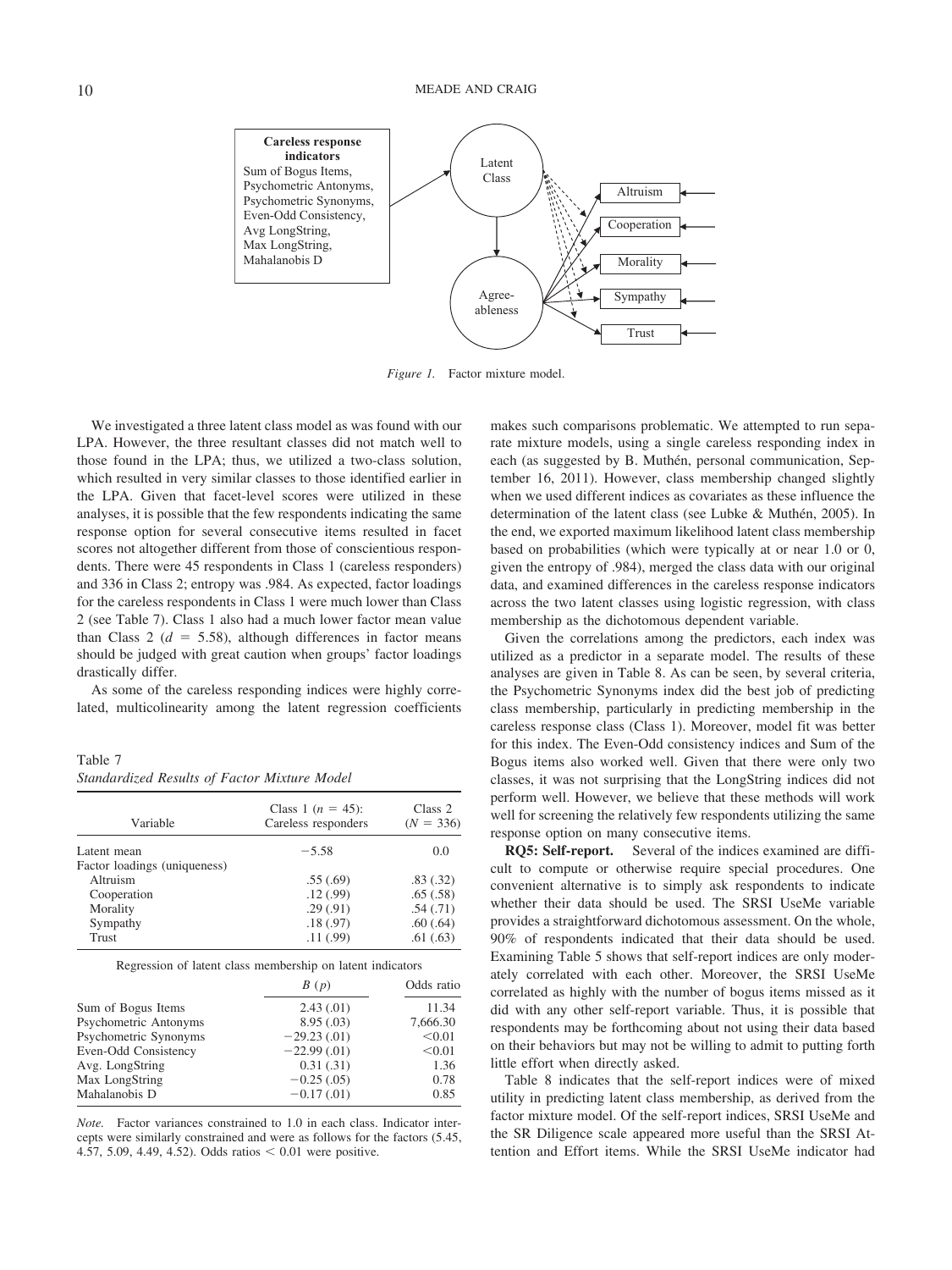|                       | Resuits of Logistic Regression Models Predicting Factor Mixture Model Latent Class Membership |                 |            |                        |                                      |          |      |       |            |
|-----------------------|-----------------------------------------------------------------------------------------------|-----------------|------------|------------------------|--------------------------------------|----------|------|-------|------------|
| Variable              | $-2$ LL                                                                                       | $\cos \&$ Snell | Nagelkerke | Overall $%$<br>correct | Class $1\%$ correct<br>(Sensitivity) | B        | SE   | Wald  | Odds ratio |
| Sum of Bogus          | 130.55                                                                                        | .32             | .62        | 94.8                   | 64.4                                 | 0.96     | 0.12 | 63.41 | 2.62       |
| Psy Antonyms          | 232.82                                                                                        | .11             | .21        | 88.2                   | 15.6                                 | $-2.39$  | 0.37 | 41.47 | 0.09       |
| Psy Synonyms          | 84.75                                                                                         | .40             | .77        | 95.0                   | 73.3                                 | $-13.11$ | 1.77 | 54.65 | < 0.01     |
| Even Odd Cons.        | 105.25                                                                                        | .36             | .70        | 94.2                   | 64.4                                 | $-10.11$ | 1.39 | 52.87 | < 0.01     |
| LongString Avg.       | 261.54                                                                                        | .04             | .08        | 88.9                   | 4.4                                  | 0.26     | 0.08 | 10.04 | 1.29       |
| LongString Max        | 263.57                                                                                        | .03             | .07        | 87.7                   | 4.4                                  | 0.07     | 0.02 | 12.64 | 1.07       |
| Mahalanobis D         | 203.81                                                                                        | .17             | .34        | 90.6                   | 31.3                                 | 0.06     | 0.01 | 53.03 | 1.06       |
| <b>Total Minutes</b>  | 163.04                                                                                        | .13             | .27        | 92.0                   | 25.0                                 | $-0.09$  | 0.02 | 31.35 | 0.91       |
| SRSI UseMe            | 228.41                                                                                        | .11             | .21        | 88.8                   | 43.2                                 | $-2.64$  | 0.39 | 45.24 | 0.07       |
| SR Diligence          | 185.15                                                                                        | .21             | .40        | 91.5                   | 36.4                                 | $-1.63$  | 0.22 | 55.44 | 0.20       |
| <b>SRSI</b> Attention | 203.32                                                                                        | .17             | .32        | 89.4                   | 15.9                                 | $-1.83$  | 0.27 | 44.13 | 0.16       |
| <b>SRSI</b> Effort    | 202.24                                                                                        | .17             | .33        | 89.6                   | 20.5                                 | $-1.81$  | 0.27 | 45.57 | 0.16       |

*Results of Logistic Regression Models Predicting Factor Mixture Model Latent Class Membership*

*Note.* Psy = psychometric; Cons. = consistency;  $SR = self-report$ ;  $SI = single item$ . Class 1 is careless responding class ( $N = 45$ ). Class  $2 N = 336$ . Wald =  $(B/SE)^2$ .

poorer model fit and lower pseudo- $R^2$  value (potentially because of its dichotomous nature), it did produce a higher Class 1 percentage correct (sensitivity). The SR Diligence scale, on the other hand, resulted in higher pseudo- $R^2$  values and overall percentage correct. One positive feature of the SRSI UseMe index, however, is that it has a natural cutoff for whether to include the response among the set of valid responses, whereas some cutoff would be required to make such a decision with the SR Diligence and other indices.

**RQ6: Response time.** RQ 6 asked whether response time can be used in a meaningful way. Total minutes did account for significant variance in class membership, despite not being included in the mixture model used to define latent classes. While this does portend some promising use of response time, pragmatically speaking, some type of cutoff value would need to be established in order to screen out persons responding too quickly. Unfortunately there was no clear break point in the distribution, as individual differences in response time were very large. In our opinion, clear outliers on the low end of a distribution of response time could likely be categorized as careless respondents, although there are better methods of making such characterizations.

#### **Study 2**

#### **Method**

Table 8

RQ 7 pertained to the sensitivity of careless response indices. While our Study 1 provided highly useful information, more definitive conclusions can be drawn with simulated data wherein each case is known to follow an appropriate response model or to be "careless." Study 2 involved data simulated as such. There were a multitude of decisions required in order to be able to generate the data. We simulated data for 100 items, similar to what may be administered in common personality measures, such as the IPIP, where there are five factors with 20 items per factor. In order to increase external validity, we based our population data on our sample responses described earlier. We began by selecting 351 responses for which two or fewer bogus items were flagged in our earlier analysis. We then randomly selected 20 items from each of

the Big 5 personality scales, subject to the restriction that they load at least .45 onto the common factor. Once we had 20 items per scale, we computed scale scores as the sum of these 20 items and determined the correlations among the scales (see Table 9). Next, for each of the Big 5 factors, we estimated item parameters under the item response theory graded response model (Samejima, 1969) using the Multilog 7.03 program (Thissen, 1991). However, as some items had very few persons utilize the extreme options for our 7-point scale, we collapsed these down to five response by merging response options one through three prior to estimation to avoid estimation errors and parameters with extremely large standard errors (cf. Stark, Chernyshenko, Drasgow, & Williams, 2006).2 As a result, for each item, one *a* parameter and four *b* parameters  $(b_1$  to  $b_4$ ) were estimated. In order to be able to generate data with seven response options, we created two additional *b* parameters.<sup>3</sup> These parameters were hereafter treated as the population parameters of our simulated data.

To simulate purposeful response data, we started by simulating theta scores  $(M = 0, SD = 1)$  for each of our five personality scales. We used a Cholesky decomposition of the observed correlation among the five factors (see Table 9) to derive weights such that our five theta scores were correlated in the same way as the observed scale scores from Study 1. These thetas were then used to generate data under the graded response model using the population item parameters.

<sup>2</sup> The exception to this process was the neuroticism scale, in which the skew in the raw data was positive and collapsing was across Response Options 5–7.

<sup>&</sup>lt;sup>3</sup> The seven-response-option b1 parameter was created by taking the estimated b1 parameter and subtracting 2.0 from it. We similarly subtracted 1.0 from the estimated b1 parameter in order to create the new b2 parameter for our seven response options. We added 1.0 and 2.0 for the largest estimated b parameter to create the largest two b parameters for the neuroticism items. This process led to utilization of the extreme response options in rough proportion to the observed data witnessed in our data sample, yet avoided estimation errors associated with insufficient data.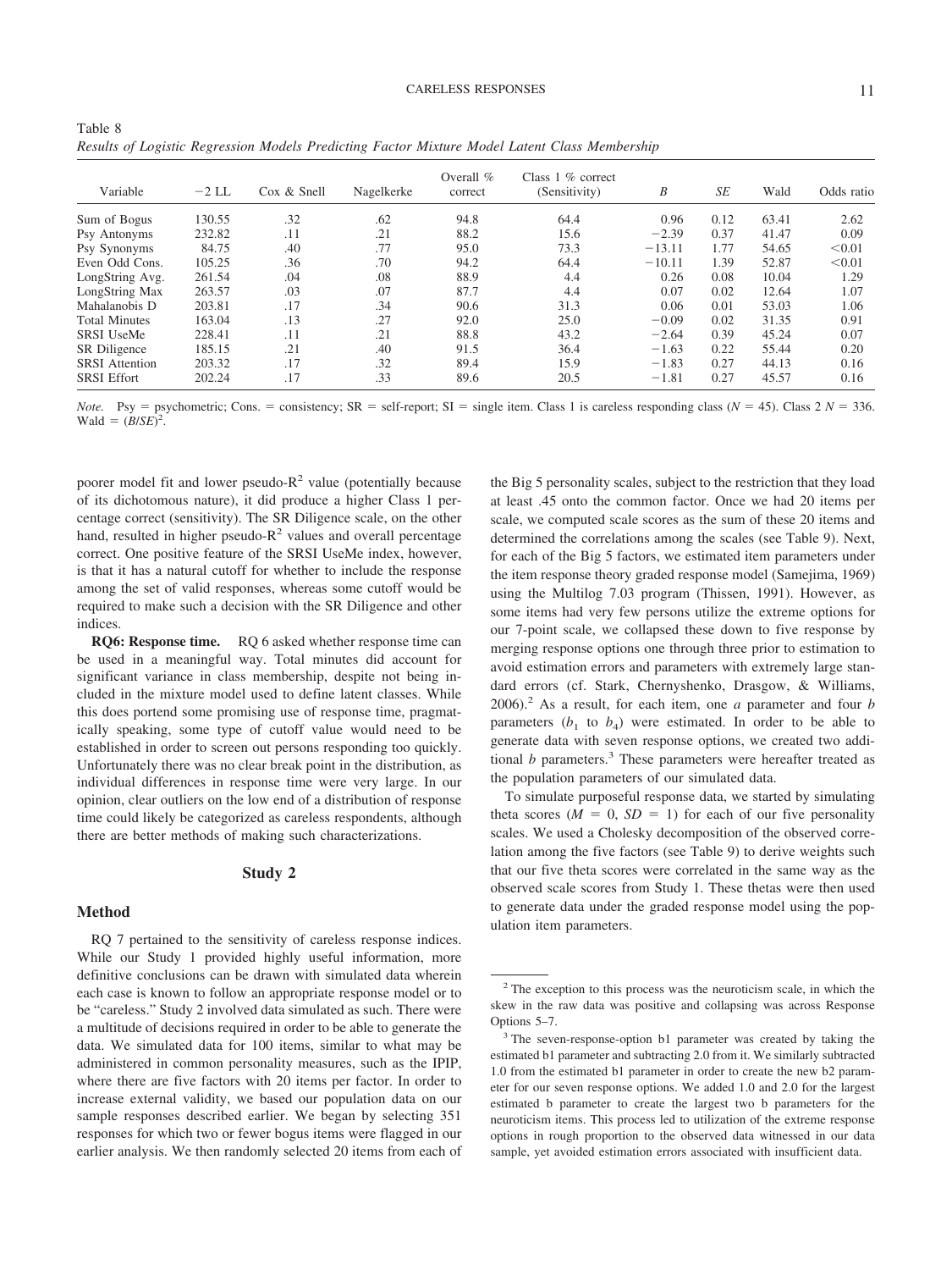Table 9 *Correlations Among Personality Scales*

| Variable             |        |       |        |      |      |
|----------------------|--------|-------|--------|------|------|
| 1. Agreeableness     | 1.00   |       |        |      |      |
| 2. Conscientiousness | .37    | 1.00  |        |      |      |
| 3. Extraversion      | .42    | .21   | 1.00   |      |      |
| 4. Neuroticism       | $-.31$ | $-27$ | $-.46$ | 1.00 |      |
| 5. Openness          | .15    | 04    | .09    | .03  | 1 OO |

In order to simulate the data, a program written for the purpose in Microsoft Excel's Visual Basic for Application was used. For each item, the relevant theta score, along with population item parameters, was used to compute the probability of response for each of the seven response options. Cumulative intervals were then formed across the range of 0 to 1.0, in which seven ranges corresponded to the seven response options. The interval corresponding to response option one included the range from zero to the value of the probability of response option one  $(p_1)$ . The interval corresponding to response option two banded the range from  $p_1$  to  $(p_1 + p_2)$ , etc., with the range of response option seven banding  $(1 - p_7)$  to 1.0. A random number with a uniform distribution was then simulated and the response option with the corresponding range that contained the random number was then specified as the response for the item. This process was repeated for each of the 20 items per each of the five latent constructs.

**Variables manipulated.** We simulated 16 data conditions, each containing 100 sample replications and 1,000 simulated respondents. We varied three variables: the extent of carelessness of the data (full or partial), the type of carelessness (uniformly random, normally distributed random), and the percentage of careless respondents in the sample replication (5%, 10%, 15%, or 20%). Our design was  $2 \times 2 \times 4$ , with a total of 1,600 replication samples. In order to simulate careless data, we used a random response model using either a uniform distribution or a normal distribution. For the portion of the sample for which responses were fully random, all 100 items were generated by simulating a random integer between 1 and 7 from the relevant (uniform or normal) distribution. While little guidance is available in the literature regarding the nature of random response, we sought to simulate truly random (uniform distribution) response as well as random response for persons that may stick primarily to the scale midpoints over concerns of being identified via outlier analysis.

We created partially random data as partially random patterns were present in our data as well as that of others (e.g., Baer et al., 1997; Berry et al., 1992). In order to create partially random data, for each of the relevant cases, we first simulated purposeful response data as described earlier, but then randomly selected approximately 25% of the 100 items for which we replaced the purposeful response with a random integer between 1 and 7. We did not simulate careless data by which respondents select the same response to many consecutive items; it is clear from Study 1 that the LongString indices are best able to detect such response patterns.

**Indices examined.** We examined the performance of several consistency indices. We did not examine the performance of the two LongString indices, the self-reported indices, or response time. Computation of the consistency indices can be rather intensive,

particularly if different variables are used to form the indices across the 1,600 samples. Therefore, we did not examine the empirical correlations among the items in each sample in order to choose which items to use in the Psychometric Synonyms and Antonyms measures. Rather, we used all item pairs from among the 100 items with correlations above  $\pm$  .60 in our sample data from which item parameters were derived. With replicated sample sizes of 1,000, there should be relatively little sampling error and thus not a high degree of variability across samples with respect to which items were highly correlated. There were six such pairs used in the Psychometric Antonyms and nine available for the Psychometric Synonyms. For the Even-Odd Consistency index, we created 10-item subscales for each of the five 20-item personality measures using the methods described previously. The Mahalanobis distance measure was computed for each of the five subscales and averaged into a single index.

Once the data were created, for each replication, we again examined the estimated logistic regression coefficients, model fit, Cox and Snell and Nagelkerke pseudo-R2 coefficients, and correct classification percentages associated with regressing the dichotomous true nature of the data ( $0 =$  purposeful,  $1 =$  careless) on each of the indices examined in separate model runs. In each regression analysis, the criterion variable was the dichotomous variable representing whether the simulated examinee represented a valid responder or a careless responder. The sample size for each regression was 1,000 (the number of simulated examinees per replication), and these analyses were performed in each of the 100 replications for each condition. The results of each of the 100 replication regression analyses were averaged and reported at the condition level.

#### **Results**

**Uniformly random careless data.** The results of our simulations involving uniformly random careless data can be found in Table 10. In interpreting the results, we relied primarily on the Cox and Snell as well as Nagelkerke pseudo- $R<sup>2</sup>$  values as well as sensitivity and specificity values. While Wald statistics indicate whether the index could significantly predict simulated carelessness, the pseudo- $R^2$  and classification analyses more directly assess the relative efficacy of the indices, as they are less contingent upon power. Sensitivity values indicate the percentage of careless respondents correctly classified as careless (i.e., true positives). Specificity values indicate the percentage of simulated purposeful respondents correctly categorized as such (i.e., true negatives).

As expected, efficacy of the methods was higher when a totally, rather than partially, random response model was used to simulate data. A larger percentage of careless responders also resulted in somewhat better performance for each index. On the whole, the Mahalanobis D measure performed best with the data simulated with respect to variance explained and correct classification. Our logistic regression analyses encountered errors with Mahalanobis D, in which no maximum likelihood estimate of the slope parameter was available, as Mahalanobis D was able to nearly perfectly categorize each simulated respondent in each replication as careless or purposeful. We believe that this index performed well because of the skewed nature of the data simulated. When data are sufficiently skewed, careless responses from the infrequently used end of the observed response distribution are likely to result in a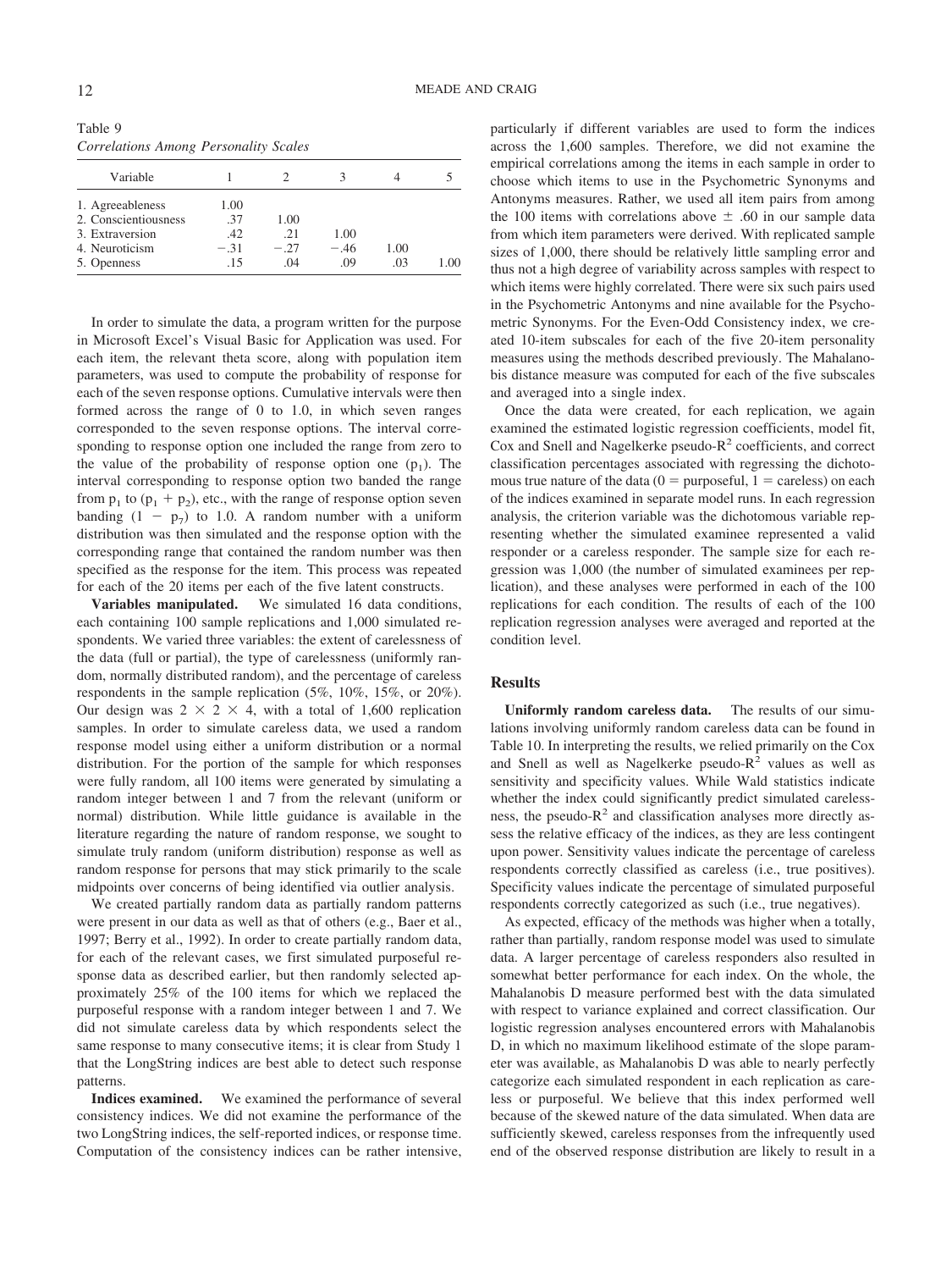#### CARELESS RESPONSES 13

| Table 10                                                                                                        |  |  |  |  |  |  |
|-----------------------------------------------------------------------------------------------------------------|--|--|--|--|--|--|
| Logistic Regression Results for Simulated Totally and Partially Careless Data Under Uniform Random Distribution |  |  |  |  |  |  |

| $\%$<br>Random | Variable       | $-2$ LL        | $\cos \alpha$<br>Snell | Nagelkerke | B                  | SE         | Wald           | Sensitivity  | Specificity   |
|----------------|----------------|----------------|------------------------|------------|--------------------|------------|----------------|--------------|---------------|
|                |                |                |                        |            | Totally careless   |            |                |              |               |
| 5              | Psy Synonyms   | 279.86 (2.23)  | .12(.02)               | .35(.05)   | $-4.06(0.46)$      | 0.42(0.04) | 93.38 (6.85)   | 15.33 (7.12) | 99.02 (0.31)  |
|                | Psy Antonyms   | 318.86 (15.42) | .08(.01)               | .24(.04)   | $-2.99(0.32)$      | 0.35(0.02) | 74.49 (9.97)   | 6.98(4.64)   | 99.58 (0.22)  |
|                | Even Odd Cons. | 116.64 (25.9)  | .25(.02)               | .75(.06)   | $-13.15(3.21)$     | 1.75(0.47) | 57.59 (7.87)   | 73.58 (6.34) | 99.66 (0.12)  |
|                | Mahalanobis D  |                | .33(.00)               | 1.00(.00)  |                    |            |                | 99.90 (0.44) | 100.00(0.00)  |
| 10             | Psy Synonyms   | 426.00 (24.84) | .20(.02)               | .42(.04)   | $-4.31(0.36)$      | 0.35(0.03) | 15.26 (5.99)   | 33.12 (5.87) | 97.50 (0.29)  |
|                | Psy Antonyms   | 505.99 (23.63) | .14(.02)               | .29(.04)   | $-2.99(0.29)$      | 0.27(0.01) | 12.32 (12.06)  | 19.26 (6.36) | 98.38 (0.33)  |
|                | Even Odd Cons. | 176.77 (37.23) | .38(.02)               | .79(0.05)  | $-14.59(3.26)$     | 1.60(0.40) | 85.02 (9.09)   | 78.87 (5.16) | 99.36(0.2)    |
|                | Mahalanobis D  |                | .48(.00)               | 1.00(.00)  |                    |            |                | 99.91 (0.29) | 100.00 (0.00) |
| 15             | Psy Synonyms   | 536.79 (27.81) | .27(.02)               | .47(.04)   | $-4.41(0.32)$      | 0.32(0.02) | 19.57 (5.82)   | 44.66 (5.54) | 95.96 (0.41)  |
|                | Psy Antonyms   | 634.77 (25.54) | .19(.02)               | .34(.04)   | $-3.11(0.24)$      | 0.25(0.01) | 159.77 (11.36) | 31.89 (4.78) | 96.74(0.45)   |
|                | Even Odd Cons. | 218.79 (36.42) | .47(.02)               | .82(.03)   | $-15.57(2.94)$     | 1.57(0.34) | 99.33 (8.31)   | 82.20 (3.27) | 99.21 (0.22)  |
|                | Mahalanobis D  |                | .57(.00)               | 1.00(.00)  |                    |            | $\rm{a}$       | 99.95 (0.18) | 100.00 (0.00) |
| 20             | Psy Synonyms   | 617.92 (32.52) | .32(.02)               | .50(.03)   | $-4.53(0.34)$      | 0.30(0.02) | 221.85(5.5)    | 53.72 (4.08) | 94.33 (0.47)  |
|                | Psy Antonyms   | 741.72 (26.18) | .23(.02)               | .36(.03)   | $-3.14(0.23)$      | 0.23(0.01) | 186.85 (1.48)  | 40.26(4.21)  | 94.82 (0.48)  |
|                | Even Odd Cons. | 258.04 (35.32) | .53(.02)               | .83(.03)   | $-15.72(2.58)$     | 1.48(0.28) | 114.49 (11.48) | 83.81 (2.48) | 98.90 (0.26)  |
|                | Mahalanobis D  |                | .63(.00)               | 1.00(.00)  | a                  | a          | $\rm{a}$       | 99.96 (0.14) | 100.00(0.01)  |
|                |                |                |                        |            | Partially careless |            |                |              |               |
| 5              | Psy Synonyms   | 375.97 (12.42) | .03(.01)               | .08(.04)   | $-1.96(0.42)$      | 0.37(0.02) | 29.12 (12.51)  | 0.14(0.58)   | 99.97 (0.07)  |
|                | Psy Antonyms   | 382.68 (11.76) | .02(0.01)              | .06(.03)   | $-1.48(0.46)$      | 0.34(0.02) | 21.36 (12.09)  | 0.00(0.00)   | 99.99 (0.04)  |
|                | Even Odd Cons. | 378.33 (15.64) | .02(.02)               | .07(.05)   | $-6.60(2.78)$      | 1.41(0.26) | 22.76 (13.34)  | 2.56(3.10)   | 99.78 (0.14)  |
|                | Mahalanobis D  | 97.40 (28.8)   | .26(.02)               | .79(.06)   | 0.65(0.12)         | 0.09(0.03) | 58.99 (12.93)  | 75.29 (8.18) | 99.49 (0.19)  |
| 10             | Psy Synonyms   | 601.06(19.3)   | .05(.02)               | .11(.04)   | $-2.10(0.36)$      | 0.29(0.01) | 53.76 (17.25)  | 1.55(2.27)   | 99.57 (0.40)  |
|                | Psy Antonyms   | 617.80 (18.63) | .04(.02)               | .07(.04)   | $-1.51(0.40)$      | 0.26(0.01) | 37.35 (18.03)  | 0.54(1.16)   | 99.89 (0.19)  |
|                | Even Odd Cons. | 608.27 (24.18) | .04(.02)               | .09(.05)   | $-7.49(2.51)$      | 1.24(0.17) | 37.67 (17.82)  | 5.28(4.33)   | 99.42 (0.26)  |
|                | Mahalanobis D  | 147.23 (37.65) | .40(.02)               | .83(.05)   | 0.70(0.11)         | 0.08(0.02) | 88.50 (16.49)  | 81.72 (5.67) | 99.01 (0.29)  |
| 15             | Psy Synonyms   | 772.20 (25.4)  | .07(.02)               | .13(0.04)  | $-2.19(0.38)$      | 0.26(0.01) | 72.85 (21.08)  | 5.40(4.02)   | 98.56 (0.67)  |
|                | Psy Antonyms   | 794.23 (24.27) | .05(.02)               | .09(0.04)  | $-1.58(0.36)$      | 0.22(0.01) | 53.20 (21.93)  | 3.32(3.84)   | 99.37 (0.58)  |
|                | Even Odd Cons. | 780.23 (29.86) | .07(.03)               | .12(.05)   | $-8.60(2.42)$      | 1.21(0.14) | 50.61 (19.49)  | 8.87(5.23)   | 98.94 (0.37)  |
|                | Mahalanobis D  | 178.82 (39.08) | .49(.02)               | .85(.04)   | 0.73(0.09)         | 0.07(0.02) | 107.59 (18.05) | 85.41 (3.98) | 98.59 (0.34)  |
| 20             | Psy Synonyms   | 912.25 (22.08) | .09(.02)               | .14(.03)   | $-2.18(0.27)$      | 0.24(0.01) | 84.57 (17.8)   | 10.20(4.69)  | 96.92 (0.79)  |
|                | Psy Antonyms   | 940.55 (20.81) | .06(.02)               | .09(.03)   | $-1.54(0.25)$      | 0.20(0.01) | 60.06 (18.38)  | 6.63(4.53)   | 98.48 (0.82)  |
|                | Even Odd Cons. | 922.75 (26.15) | .08(.02)               | .12(.04)   | $-8.91(2.0)$       | 1.17(0.13) | 58.33 (15.71)  | 11.45(4.44)  | 98.26 (0.45)  |
|                | Mahalanobis D  | 213.53 (38.83) | .55(.02)               | .86(.03)   | 0.76(0.09)         | 0.07(0.01) | 127.85 (19.11) | 87.02 (2.80) | 98.03 (0.04)  |

*Note.* Psy = psychometric; Cons. = consistency. Numbers presented are means of model parameters across 100 replication conditions (SDs in parentheses). Wald =  $(B/SE)^2$ . *SDs* of the *B* coefficients for Even Odd Consistency are considerably larger than estimated mean *SE*; therefore, Wald tests for Even Odd Consistency should be treated with caution.

a Statistics not available due to "complete separation of data points" in which some value of Mahalanobis D could be found that accurately categorizes nearly all simulated respondent as either careless or purposeful.

greater impact on the multivariate outlier statistic than under conditions in which greater utilization of all response scales is observed. However, further simulation work is required to confirm this explanation. Among the three consistency indices, the Even-Odd Consistency index performed better than the Psychometric Synonyms and Antonyms measures. These findings contrast somewhat with those of our Study 1 results. There were several differences between these simulated data and those observed data. The largest difference was the number of items that were sufficiently correlated  $(>.60)$  to be used in the synonym approach. In Study 1, there were 27 such pairs, whereas there were only nine pairs in our simulation. However, the same is true of the Even-Odd Consistency measures, which was previously based on 32 subscale pairs and is here based on only five. In comparing the performance, however, we believe that reliability best explains these differences. The Psychometric Synonyms and Antonyms approaches used correlations across nine and six item pairs, respectively. Thus the building blocks of these indices were single items. Conversely, the

building blocks of the Even-Odd Consistency measure were five 10-item subscale pairs, which are more reliable than single-item pairs. As with the observed data, we found poorer performance for our Psychometric Antonyms index than for any other index.

**Normally distributed random careless data.** Results for careless data simulated via a normal distribution varied substantially depending on whether all items were subject to careless response or whether only a portion were. When all items were subject to careless responding (total carelessness conditions), the Mahalanobis D measure was woefully inadequate for detecting random response under a normal distribution (see Table 11). Pseudo- $R<sup>2</sup>$  values were very low, and sensitivity often approached zero. This was in stark contrast to our conditions of uniformly distributed careless response, in which the Mahalanobis D worked well. With the normally distributed, totally careless data simulated here, the Even-Odd Consistency measure outperformed the others by a good margin with respect to model fit; pseudo- $R^2$ ; and most importantly, sensitivity.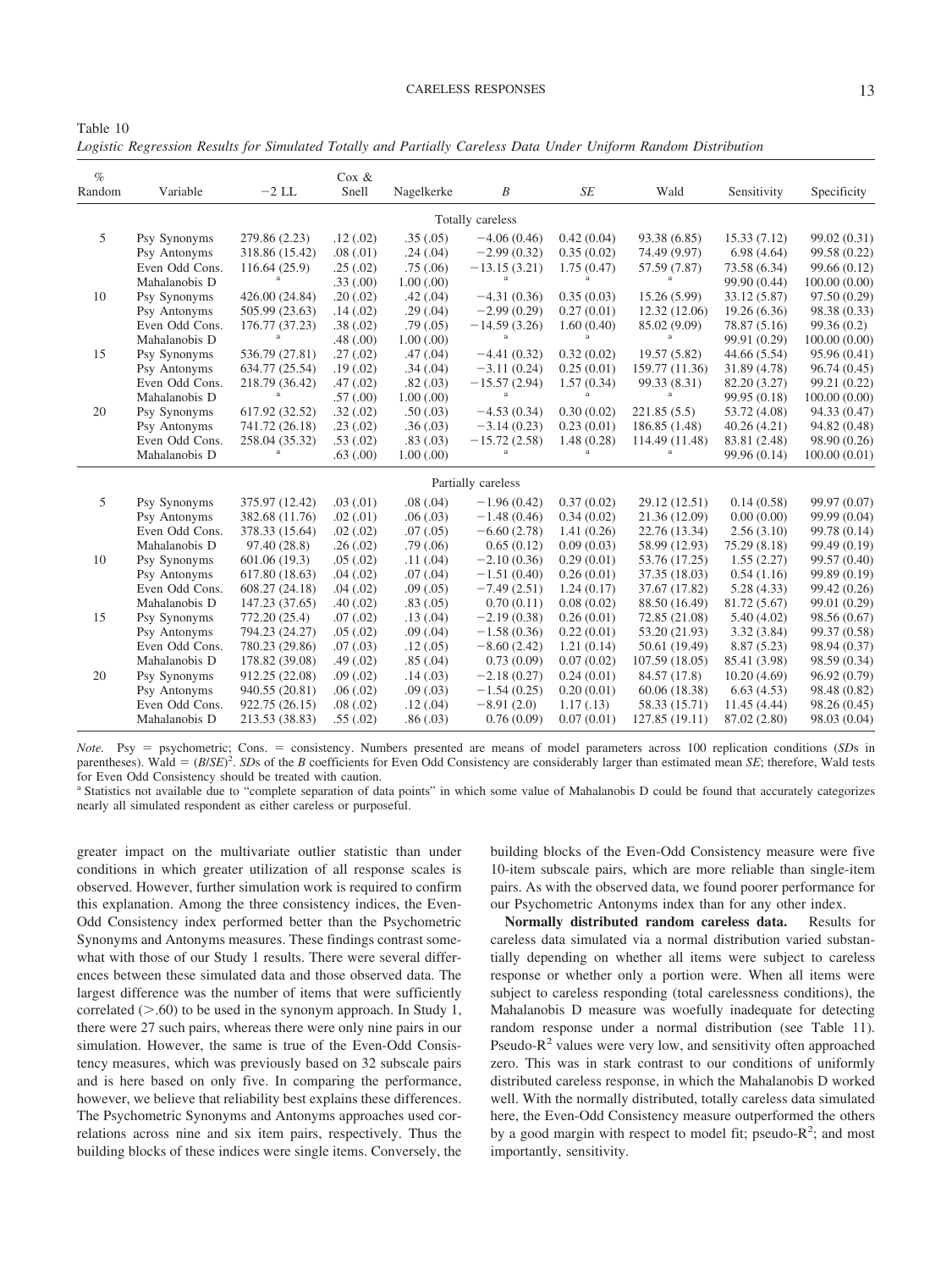#### 14 MEADE AND CRAIG

Table 11 *Logistic Regression Results for Simulated Totally and Partially Careless Data Under Normal Random Distribution*

| $\%$<br>Random | Variable       | $-2$ LL        | Cox &<br>Snell | Nagelkerke | B                  | SE         | Wald           | Sensitivity  | Specificity  |
|----------------|----------------|----------------|----------------|------------|--------------------|------------|----------------|--------------|--------------|
|                |                |                |                |            |                    |            |                |              |              |
|                |                |                |                |            | Totally careless   |            |                |              |              |
| 5              | Psy Synonyms   | 282.45 (18.11) | .11(.02)       | .33(.05)   | $-3.93(0.43)$      | 0.42(0.03) | 89.52 (6.56)   | 13.04 (5.94) | 99.14 (0.29) |
|                | Psy Antonyms   | 312.41 (19.57) | .08(.02)       | .24(.05)   | $-2.97(0.40)$      | 0.35(0.02) | 71.81 (11.38)  | 6.01(5.80)   | 99.63 (0.23) |
|                | Even Odd Cons. | 107.2 (25.92)  | .25(.02)       | .77(.06)   | $-14.35(3.12)$     | 1.94(0.48) | 55.89 (8.92)   | 75.42 (5.96) | 99.68 (0.11) |
|                | Mahalanobis D  | 343.67 (11.75) | .05(.01)       | .16(.03)   | 0.25(0.03)         | 0.04(0.00) | 47.07 (7.89)   | 0.38(0.93)   | 99.86 (0.13) |
| 10             | Psy Synonyms   | 435.58 (20.53) | .19(.02)       | .40(.03)   | $-4.14(0.30)$      | 0.34(0.02) | 145.94 (5.88)  | 3.24(5.37)   | 97.59(0.35)  |
|                | Psy Antonyms   | 498.81 (23.33) | .14(.02)       | .28(.04)   | $-2.97(0.27)$      | 0.27(0.01) | 118.37 (11.83) | 18.49 (5.77) | 98.38 (0.42) |
|                | Even Odd Cons. | 177.14 (53.98) | .38(.04)       | .79(.09)   | $-14.47(3.20)$     | 1.60(0.38) | 81.55 (12.03)  | 78.67 (8.55) | 99.42 (0.20) |
|                | Mahalanobis D  | 625.97(7.55)   | .02(.01)       | .05(.02)   | 0.13(0.02)         | 0.03(0.00) | 23.58 (7.03)   | 0.00(0.00)   | 99.99 (0.04) |
| 15             | Psy Synonyms   | 545.33 (27.84) | .26(.02)       | .45(.04)   | $-4.28(0.33)$      | 0.31(0.02) | 187.56 (6.29)  | 42.41 (4.79) | 95.89 (0.43) |
|                | Psy Antonyms   | 637.25 (25.9)  | .18(.02)       | .32(.04)   | $-2.99(0.25)$      | 0.24(0.01) | 153.88 (11.90) | 29.68 (4.96) | 96.78(0.45)  |
|                | Even Odd Cons. | 206.11 (36.55) | .47(.02)       | .83(.03)   | $-16.48(3.14)$     | 1.67(0.34) | 97.95 (9.23)   | 83.22 (3.31) | 99.25 (0.19) |
|                | Mahalanobis D  | 841.44 (2.9)   | .00(0)         | .01(0.01)  | 0.04(0.02)         | 0.02(0.00) | 3.99(2.90)     | 0.00(0.00)   | 100.00(0.00) |
| 20             | Psy Synonyms   | 623.59 (31.98) | .31(.02)       | .5(.03)    | $-4.47(0.32)$      | 0.30(0.02) | 22.15(5.75)    | 53.18 (4.51) | 94.28 (0.49) |
|                | Psy Antonyms   | 737.74 (32.97) | .22(.03)       | .36(.04)   | $-3.09(0.27)$      | 0.23(0.01) | 183.33 (14.12) | 39.09 (4.73) | 95.01 (0.47) |
|                | Even Odd Cons. | 246.33 (34.49) | .53(.02)       | .84(.03)   | $-17.14(2.75)$     | 1.63(0.31) | 112.03(9.71)   | 84.53 (2.45) | 98.96 (0.26) |
|                | Mahalanobis D  | 997.85 (2.84)  | .00(0)         | .00(0)     | $-0.03(0.02)$      | 0.02(0.00) | 2.89(2.75)     | 0.00(0.00)   | 100.00(0.00) |
|                |                |                |                |            | Partially careless |            |                |              |              |
| 5              | Psy Synonyms   | 380.69 (7.77)  | .02(.01)       | .05(.02)   | $-1.58(0.37)$      | 0.39(0.02) | 18.07 (8.48)   | 0.02(0.20)   | 100.00(0.01) |
|                | Psy Antonyms   | 384.44 (7.26)  | .01(.01)       | .04(.02)   | $-1.19(0.31)$      | 0.35(0.02) | 12.90(7.32)    | 0.00(0.00)   | 100.00(0.00) |
|                | Even Odd Cons. | 386.29 (7.78)  | .01(.01)       | .03(0.02)  | $-4.92(2.25)$      | 1.51(0.33) | 11.44 (7.76)   | 0.64(1.33)   | 99.87 (0.09) |
|                | Mahalanobis D  | 257.34 (17.3)  | .13(.02)       | .40(.05)   | 0.39(0.04)         | 0.04(0.00) | 85.89 (4.16)   | 22.90(6.75)  | 99.3 (0.21)  |
| 10             | Psy Synonyms   | 618.14 (10.49) | .03(0.01)      | .07(.02)   | $-1.68(0.27)$      | 0.29(0.01) | 33.71 (1.56)   | 0.16(0.47)   | 99.92 (0.13) |
|                | Psy Antonyms   | 627.19 (8.66)  | .02(.01)       | .05(.02)   | $-1.23(0.23)$      | 0.26(0.01) | 23.68 (8.99)   | 0.01(0.10)   | 100.00(0.02) |
|                | Even Odd Cons. | 628.94 (10.45) | .02(.01)       | .04(.02)   | $-5.84(2.00)$      | 1.32(0.19) | 19.97 (9.47)   | 1.51(1.46)   | 99.71 (0.16) |
|                | Mahalanobis D  | 406.94 (22.69) | .22(.02)       | .45(.04)   | 0.41(0.03)         | 0.04(0.00) | 134.77 (4.32)  | 35.95 (5.49) | 98.03 (0.35) |
| 15             | Psy Synonyms   | 800.84 (12.94) | .04(.01)       | .08(.02)   | $-1.71(0.26)$      | 0.26(0.01) | 45.01 (12.28)  | 1.31(1.37)   | 99.46 (0.41) |
|                | Psy Antonyms   | 813.19 (12.37) | .03(.01)       | .05(.02)   | $-1.24(0.24)$      | 0.22(0.01) | 32.50 (12.11)  | 0.52(1.26)   | 99.88 (0.22) |
|                | Even Odd Cons. | 814.89 (15.04) | .03(0.01)      | .05(.03)   | $-6.32(2.02)$      | 1.25(0.14) | 26.49 (12.85)  | 2.85(2.27)   | 99.41 (0.03) |
|                | Mahalanobis D  | 527.85 (27.15) | .27(.02)       | .48(.03)   | 0.42(0.03)         | 0.03(0.00) | 169.40(4.36)   | 44.46 (4.62) | 96.62(0.41)  |
| 20             | Psy Synonyms   | 944.99 (17.17) | .05(.02)       | .09(.03)   | $-1.74(0.28)$      | 0.24(0.01) | 54.39 (15.34)  | 3.80(2.79)   | 98.31 (0.81) |
|                | Psy Antonyms   | 962.14 (10.98) | .04(.01)       | .06(.02)   | $-1.23(0.18)$      | 0.20(0.01) | 37.91 (1.53)   | 1.86(1.88)   | 99.44 (0.49) |
|                | Even Odd Cons. | 965.41 (13.31) | .03(0.01)      | .05(.02)   | $-6.35(1.58)$      | 1.18(0.11) | 29.49 (1.36)   | 3.92(2.32)   | 99.07 (0.35) |
|                | Mahalanobis D  | 637.17 (28.71) | .30(.02)       | .48(.03)   | 0.41(0.03)         | 0.03(0.00) | 193.88 (5.30)  | 49.46 (3.58) | 94.84 (0.46) |

*Note.* Psy = psychometric; Cons. = consistency. Numbers presented are means of model parameters across 100 replication conditions (SDs in parentheses). Wald =  $(B/SE)^2$ . *SDs* of the *B* coefficients for Even Odd Consistency are considerably larger than estimated mean *SE*; therefore, Wald tests for Even Odd Consistency should be treated with caution.

Results for partially random normally distributed careless responses more closely resembled those of the uniform distribution, in which the Mahalanobis D measure again was the superior indicator of careless response. Interestingly, the Even-Odd Consistency index performed similarly for uniform and normal random distributions of careless data, although it was very strongly affected by the pervasiveness of the carelessness across items in each (being very ineffective when data were only partially careless). The Mahalanobis D measure worked well under most conditions, although it performed very poorly when a substantial number of simulated respondents were responding pervasively carelessly under a normal distribution.

**Pseudo-R2 .** We also conducted logistic regression analyses using the true population careless/purposeful dichotomous variable as the criterion and all of our consistency indices as well as their interactions as predictors. Our goal was to determine the maximum amount of variance that one could hypothetically account for using these indices. Table 12 indicates that virtually all careless responses can be detected under the conditions simulated with the

uniformly distributed, totally random careless data, whereas very high percentages could be identified under uniformly distributed partially random and normally distributed totally random careless data. Results were more modest (Nagelkerke  $\sim$  .5) for the normally distributed partially random careless data condition.

**Variance decomposition.** Additionally, we wanted to determine the effect of each of our manipulated study variables on the efficacy of each index for detecting careless respondents. Earlier, we conducted logistic regression analyses for each of our 100 replication samples using only one of the four indices as a predictor. We harvested the sensitivity (true positive) values obtained from these analyses from all 100 replications for each study condition and used these as a dependent variable in a factorial ANOVA to determine the extent to which sensitivity of each index was influenced by our study variables. Our manipulated study variables were all treated as categorical and included type of generating distribution (uniform or normal distribution), extent of carelessness (totally careless or partial), and base rate of careless respondents (5%, 10%, 15%, or 20%).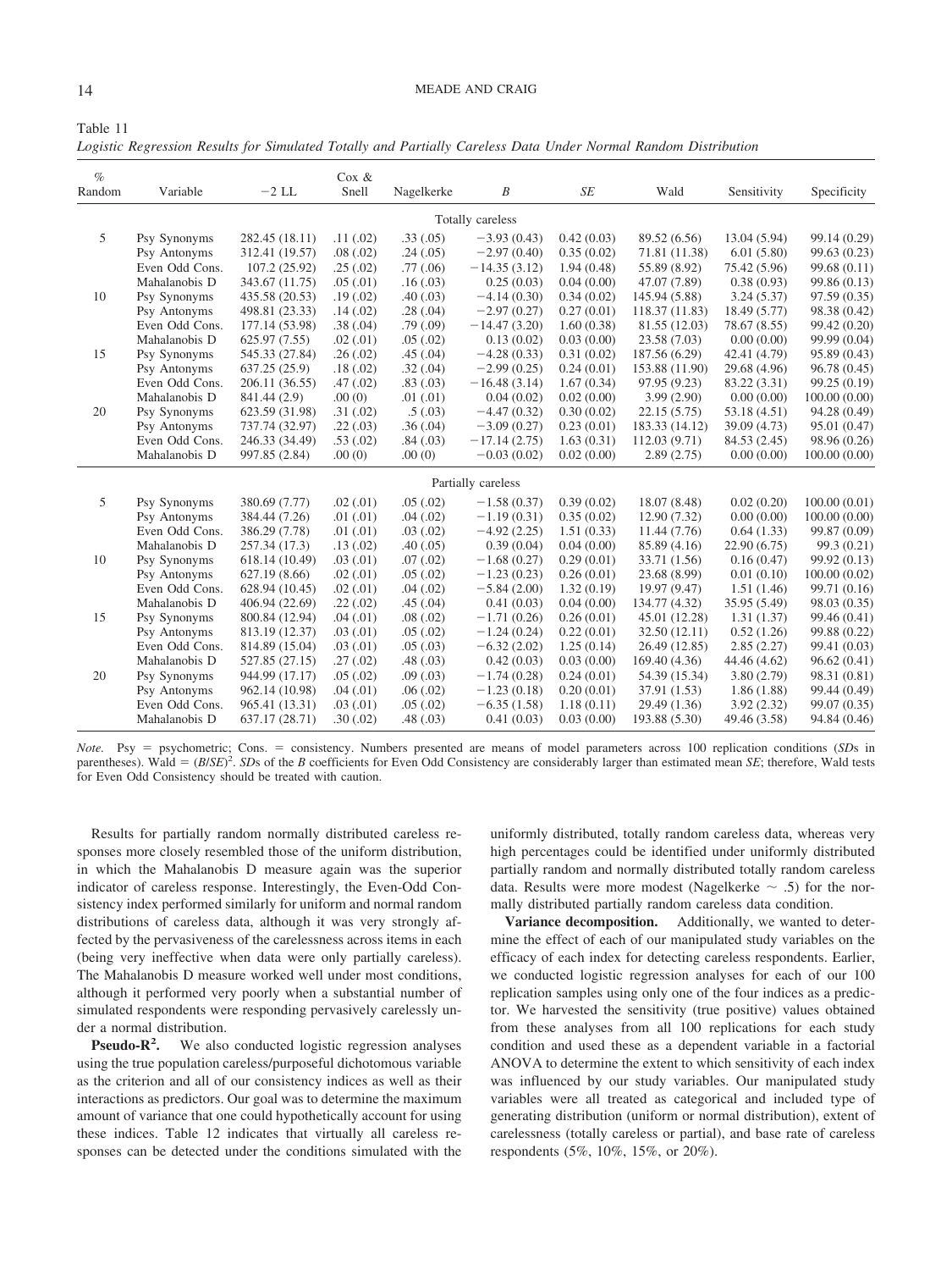|                |                 |            | Uniform distribution |            | Normal distribution |            |                  |            |  |  |
|----------------|-----------------|------------|----------------------|------------|---------------------|------------|------------------|------------|--|--|
| Totally random |                 |            | Partially random     |            | Totally random      |            | Partially random |            |  |  |
| % Random       | $\cos \&$ Snell | Nagelkerke | $\cos \&$ Snell      | Nagelkerke | $\cos \&$ Snell     | Nagelkerke | $\cos \&$ Snell  | Nagelkerke |  |  |
|                | .33             | 1.00       | .27                  | .83        | .28                 | .85        | .15              | .44        |  |  |
| 10             | .48             | 1.00       | .41                  | .85        | .42                 | .87        | .23              | .48        |  |  |
| 15             | .57             | 1.00       | .50                  | .87        | .52                 | .91        | .29              | .50        |  |  |
| 20             | .63             | 1.00       | .55                  | .87        | .58                 | .92        | .32              | .51        |  |  |

Table 12 *Average Pseudo-R2 Values for Simulated Data*

*Note.* Averaged across 100 replications.

Computed  $\eta^2$  values are reported in Table 13. As can be seen, the type of generating distribution had an enormous effect on the Mahalanobis D index, yet very little effect on the other indices. Conversely, Mahalanobis D was affected to a much lesser extent than the other indicators by the extent (totally vs. partially) of carelessness present as well as by the base rate of careless responding. However, there was a large interaction, as discussed earlier, such that Mahalanobis D performed poorly when data were partially careless and normally distributed.

**Bogus items.** Formal analyses for bogus or instructed response items are not necessary, as the underlying probabilities can be computed to illustrate the efficacy of the items. Presuming that there is a single correct answer to the item, careless responders using a uniform distribution of careless response will have a probability of correct response of 1/*j*, where *j* is the number of response options. This would be best achieved via instructed response items (e.g., "please respond with "disagree" for this item). Thus, the probability of being flagged by the item is  $(j - 1)/j$ . If more than one such item is used, the probability of being flagged by any of the items is  $1 - (1/j)^k$ , where *k* is the number of instructed response items. For two instructed response items and five response options, the probability of being screened out when using random response is .96, while the probability is .98 for seven response options. With three such items, the probability is very close to 1.0 for five or more response options. As such, these types of items should be powerful indicators of respondents not bothering to read the item stem. If respondents were following a random normal distribution with their careless responses, instructed response items requiring an extreme response would be even more efficacious. When coupled with the careless response indicators we empirically examined, nearly all careless responses

should be able to be detected when the two are used simultaneously.

#### **General Discussion**

This study provides a comprehensive investigation of the indicators of careless response tendencies present in survey data. As such, this study answers several questions not addressed by the extant literature. First, we found a significant but small effect of using instruction sets to influence data quality. There appeared to be small advantages in using identified surveys such that fewer bogus items were endorsed under such conditions and respondents self-reported paying more attention. Strong warnings about violations of the honor code approached significance with respect to decreasing respondent self-reported attitude toward the study and strong warnings provided no tangible benefit over using identified responses without the warning.

Second, we found that the different indicator variables flag different individuals, as is evident in the correlations among all quality indicators (see Tables 4 and 5). Logically this is understandable. For instance, a person randomly responding to items will not be identified by the LongString variable but may be flagged by other quality indicators. Conversely, a person responding with many 4s in a row may not provide suspect answers, as indicated by an internal consistency measure or outlier analysis, but may be identified by the LongString variable. Our factor analysis of the indicators found that the three consistency indices (Psychometric Antonyms, Psychometric Synonyms, and the Even-Odd Consistency measure) loaded onto the same factor as the Mahalanobis D outlier index and the sum of bogus items endorsed. While conceptually different, the Mahalanobis D and the bogus

| ۰,<br>v. |  |
|----------|--|
|----------|--|

*<sup>2</sup> for Manipulated Variable Effects on Logistic Regression Sensitivity Indices*

| Manipulated variable                            | Psychometric<br>synonyms | Psychometric<br>antonyms | Even-odd<br>consistency | Mahalanobis D |
|-------------------------------------------------|--------------------------|--------------------------|-------------------------|---------------|
| Generating Distribution (normal vs. uniform)    | .00.                     | .00.                     | .00                     | .83           |
| Partially vs. Totally Careless Model (Extent)   | .67                      | .56                      | .98                     | .02           |
| Base rate of Careless Respondents               | .18                      | .22                      | .01                     | .01           |
| Distribution $\times$ Extent                    | .00.                     | .00.                     | .00                     | .12           |
| Distribution $\times$ Base Rate                 | .00.                     | .00.                     | .00                     | .00           |
| Extent $\times$ Base Rate                       | .09                      | .14                      | .00                     | .01           |
| Distribution $\times$ Extent $\times$ Base Rate | .00                      | .00                      | .00                     | .00           |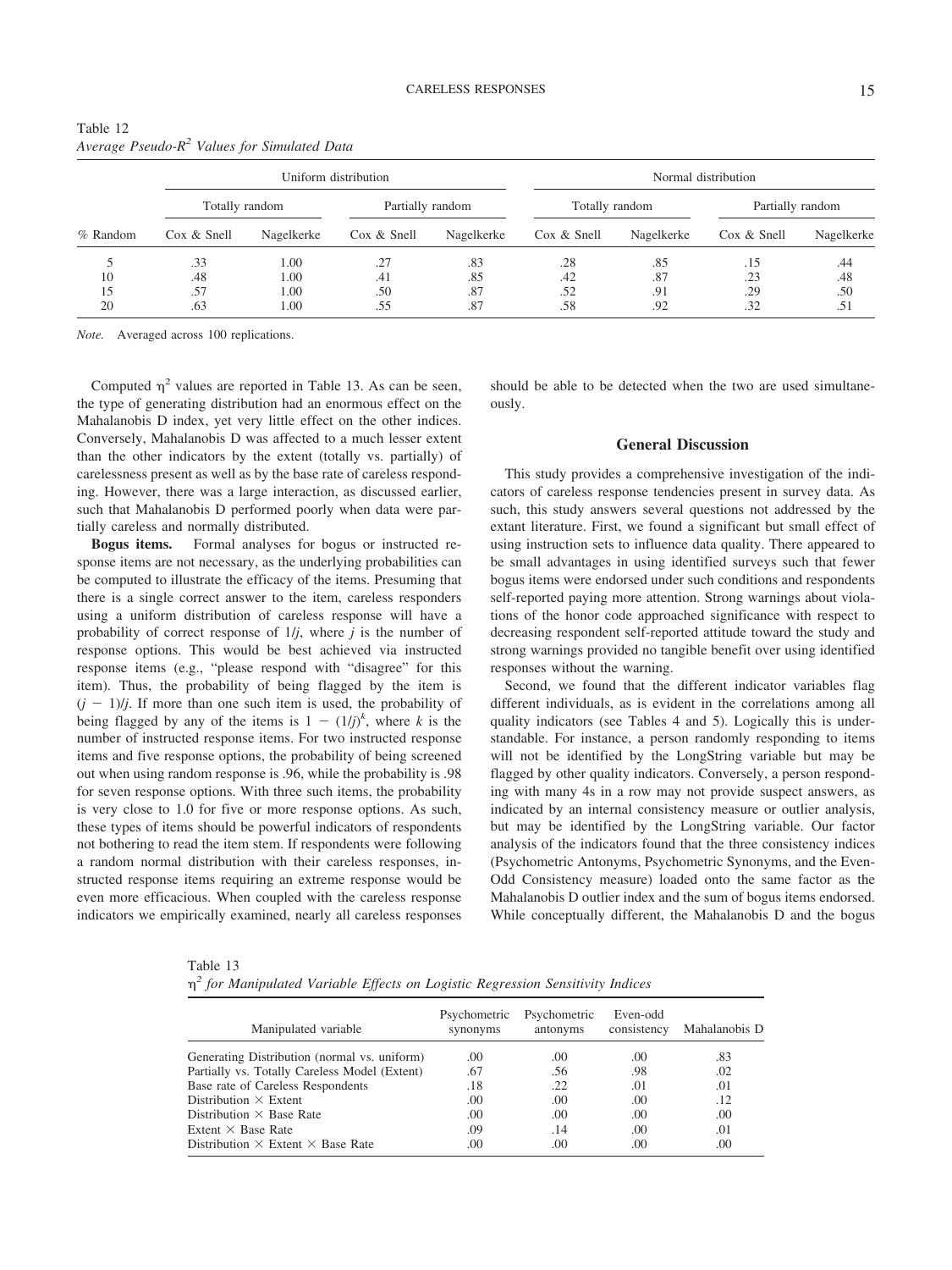items appear to capture the same type of careless responses present in our data as do the consistency indices. Self-report measures and the LongString indices appear fundamentally different. The most effective data screening approach will utilize several data quality indicators simultaneously.

Our simulation results found that Mahalanobis D can be a powerful indicator of careless response, but its efficacy is very much dependent upon the nature of the entire sample. As with any outlier analysis, what is considered an outlier is dependent upon the distribution of responses in the sample. We found that when careless responses followed a uniform random distribution, Mahalanobis D performed well; it similarly performed well when the careless responses followed a normal distribution for only some of the careless data. However, it performed very poorly when careless respondents' careless data followed a normal distribution for all items. In contrast, the Even-Odd Consistency measure was relatively stable in its performance across conditions of uniform or normal distribution of totally random responses. However, the Even-Odd measure performed poorly only when occasional careless responses were provided. Given that the Even-Odd uses subscales, occasional careless responses have relatively little impact on these subscales.

Our LPA and factor mixture model analyses indicated that around 10%–12% of our undergraduate sample belonged to a latent class that can be considered careless in their responses, a number nearly identical to that found by Kurtz and Parish (2001). Examining self-report and response time measures indicated that their use to screen the data is better than doing nothing. Also, while a few persons completed the survey so quickly that careless responses were undoubtedly present, most persons identified as responding carelessly by other methods had response times such that their responses would not have been removed. Such persons may be distracted, engaged in conversation, etc. during the response process. On the whole, response time and self-report measures were not sufficient for a thorough data screening.

#### **Recommendations**

Our results afford a number of practical recommendations. First, we encourage the use of identified responses but not the harsh wording in the instruction set used here. While anonymity may afford more accurate reports of sensitive behaviors (e.g., cheating; Ong & Weiss, 2000), several studies have found differences between anonymous and confidential conditions to be minimal (Moore & Ames, 2002) and to have no effect on response rate (Campbell & Waters, 1990).

Second, we strongly endorse bogus items— or, preferably, instructed response items (e.g., "Respond with 'strongly agree' for this item")—for longer survey measures. Such items are easy to create, have the advantage of providing an obvious metric for scoring as correct or incorrect, and are not as vulnerable to figurative interpretation as the bogus items we created. We suggest incorporating approximately one such item in every 50–100 items up to a maximum of three. Respondents may become annoyed at such items if a large number appear.

Our further recommendations are dependent upon the stringency of data screening needed. We believe that every Internet-based survey research study would benefit from incorporating at least one careless response detection method. For instances in which robust correlations are of interest and highly rigorous data scrubbing is unnecessary, we suggest incorporating a simple self-report measure (i.e., "In your honest opinion, should we use your data?"), coupled with a cursory look at response time for outliers. Our results suggest that these methods will effectively screen out some careless responders, although further research is needed to determine the effects of remaining careless responders on data properties. When utilizing survey data collected online from undergraduate student samples, we believe this process should be employed as a minimum. If only post hoc methods are available, then inspection of response time and computation of the Even-Odd Consistency measure are suggested as minimums.

For cases in which more rigorous data cleaning is necessary, we suggest incorporating the instructed response items and computing three post hoc indices. Among the consistency indices, we recommend computing the Even-Odd Consistency index, as this index had slightly more favorable qualities than the Psychometric Synonyms or Antonyms indices. Care must be taken, however, that the scales used to calculate the indices are unidimensional, and several scales must be available in order to compute such an index. We also recommend the Maximum LongString index, which is useful for identifying persons responding to different items with a single response option, although we found a very small number of respondents employed this strategy. We found very little difference in the performance of the Maximum and Average LongString indices. Note that these indices work best when items are randomly ordered and, thus, similar responses across consecutive items are not expected. We also believe the Mahalanobis D measure to be very useful. Unfortunately, each of these three indices requires inspection of their frequency distributions in order to identify a suitable cutoff value for careless response, although probability values can be computed for the Mahalanobis distance measure. In practice, then, some judgment without much in the way of empirical basis will be needed for the implementation of these indices.

For instances in which few items are administered, computation of the consistency indices examined in this study may not be possible. In such cases, we recommend taking a highly internally consistent scale and examining the within-person variance in responses across the scale items. If the scale items correlate highly with one another for the sample as a whole, yet an individual shows excessive variance across his or her responses to those scale items, the person is likely to be responding inconsistently and can be eliminated from the sample.

#### **Limitations**

As with any study, this one is limited in scope. While we have every reason to believe that our respondent population is typical of that in most large research universities, we cannot be certain that this is the case. If careless response prevalence varies by location or time, then our results may not generalize to future research. Additionally, while we have included a far more comprehensive set of indices than any previous studies on this topic, there are an almost unlimited number of approaches that could be explored. We encourage future researchers to continue to compare other approaches with those examined here. For instance, alternative approaches, such as offering descriptive feedback to respondents, may provide incentive for more purposeful responses.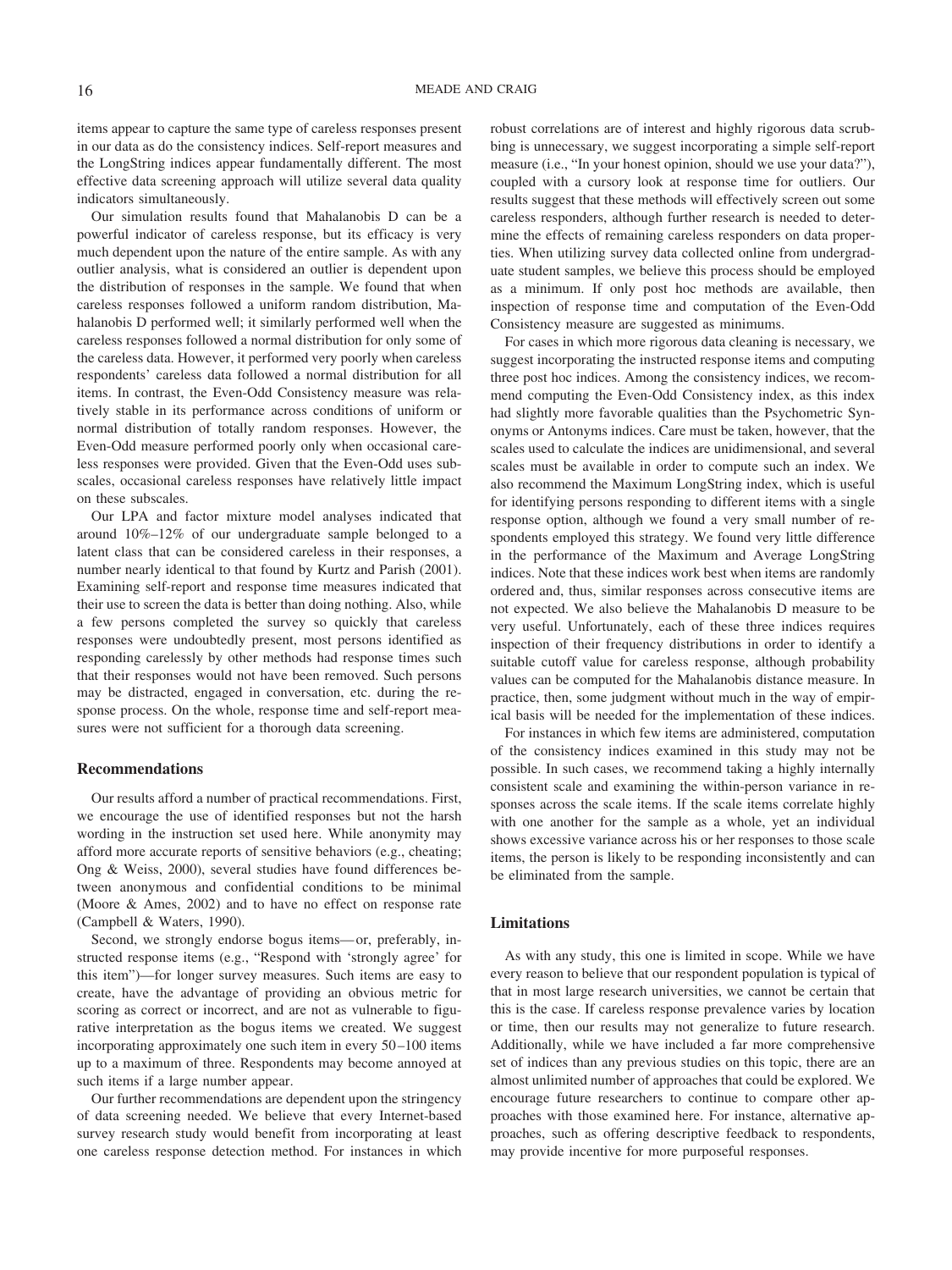Another limitation is the lack of incorporation of explicit instructed response items. During data analysis, we found that one of our bogus items was apparently interpreted much more figuratively than we had intended. Also, we had some concern that otherwise careful respondents might endorse a bogus item because they find it humorous (e.g., "I am paid biweekly by leprechauns"). Moreover, we were forced to choose the level of dis/agreement at which such items were to be considered "correct." Explicit instructed response items would not exhibit these weaknesses.

Another issue is that self-report measures are based on the assumption that respondents are attentively responding to them. In our study, our final survey page was formatted very differently from the earlier pages including personality items. Moreover, the instructions were presented with several aspects of highlighting to alert the respondent that the study was at a close and that candid responses were necessary. However, we cannot be sure that respondents heeded these features. Researchers hoping to use such measures should clearly delineate them from other study items, perhaps including them along with demographic questions at the end of the study.

#### **Conclusion**

There are many benefits of online survey methodology. Our own anecdotal experience is that Internet-based surveys are many orders of magnitude more popular among potential participants than similar studies requiring laboratory participation. For these reasons and others, Internet-based data collection will continue to be the dominant data collection paradigm in survey research. However, it is imperative that Internet survey data be properly screened for careless responses in order to safeguard the integrity of research conclusions.

#### **References**

- Baer, R. A., Ballenger, J., Berry, D. T. R., & Wetter, M. W. (1997). Detection of random responding on the MMPI-A. *Journal of Personality Assessment, 68,* 139 –151. doi:10.1207/s15327752jpa6801\_11
- Beach, D. A. (1989). Identifying the random responder. *Journal of Psychology: Interdisciplinary and Applied, 123,* 101–103.
- Ben-Porath, Y. S., & Tellegen, A. (2008). *The Minnesota Multiphasic Personality Inventory–2 Restructured Form: Manual for administration, scoring, and interpretation.* Minneapolis, MN: University of Minnesota Press.
- Berry, D. T., Baer, R. A., & Harris, M. J. (1991). Detection of malingering on the MMPI: A meta-analysis. *Clinical Psychology Review, 11,* 585– 598. doi:10.1016/0272-7358(91)90005-F
- Berry, D. T. R., Wetter, M. W., Baer, R. A., Larsen, L., Clark, C., & Monroe, K. (1992). MMPI-2 random responding indices: Validation using a self-report methodology. *Psychological Assessment, 4,* 340 –345. doi:10.1037/1040-3590.4.3.340
- Berry, D. T. R., Wetter, M. W., Baer, R. A., Widiger, T. A., Sumpter, J. C., Reynolds, S. K., & Hallam, R. A. (1991). Detection of random responding on the MMPI-2: Utility of F, back F, and VRIN scales. *Psychological Assessment: A Journal of Consulting and Clinical Psychology, 3,* 418 – 423. doi:10.1037/1040-3590.3.3.418
- Buchanan, T. (2000). Potential of the Internet for personality research. In M. H. Birnbaum (Ed.), *Psychological experiments on the Internet* (pp. 121–140). San Diego, CA: Academic Press.
- Campbell, M. J., & Waters, W. E. (1990). Does anonymity increase response rate in postal questionnaire surveys about sensitive subjects? A

randomised trial. *Journal of Epidemiology and Community Health, 44,* 75–76. doi:10.1136/jech.44.1.75

- Carrier, L. M., Cheever, N. A., Rosen, L. D., Benitez, S., & Chang, J. (2009). Multitasking across generations: Multitasking choices and difficulty ratings in three generations of Americans. *Computers in Human Behavior, 25,* 483– 489. doi:10.1016/j.chb.2008.10.012
- Cattell, R. B., Cattell, A. K., & Cattell, H. E. P. (Eds.). (1993). *16PF Questionnaire* (5th ed.)*.* Champaign, IL: Institute for Personality and Ability Testing.
- Clark, M. E., Gironda, R. J., & Young, R. W. (2003). Detection of back random responding: Effectiveness of MMPI-2 and personality assessment inventory validity indices. *Psychological Assessment, 15,* 223–234. doi:10.1037/1040-3590.15.2.223
- Clark, S. L., Muthén, B., Kaprio, J., D'Onofrio, B. M., Viken, R., Rose, R. J., & Smalley, S. L. (2009). *Models and strategies for factor mixture analysis: Two examples concerning the structure underlying psychological disorders.* Manuscript submitted for publication. Retrieved from http://www.statmodel.com/papers.shtml
- Costa, P. T., Jr., & McCrae, R. R. (2008). The Revised NEO Personality Inventory (NEO-PI-R). In D. H. Saklofske (Ed.), *The SAGE handbook of personality theory and assessment. Vol. 2: Personality measurement and testing* (pp. 179 –198). Thousand Oaks, CA: Sage.
- Crowne, D. P., & Marlowe, D. (1960). A new scale of social desirability independent of psychopathology. *Journal of Consulting Psychology, 24,* 349 –354. doi:10.1037/h0047358
- Curran, P. G., Kotrba, L., & Denison, D. (2010). *Careless responding in surveys: Applying traditional techniques to organizational settings.* Paper presented at the 25th annual conference of the Society for Industrial/ Organizational Psychology, Atlanta, GA.
- Dillman, D. A., Smyth, J. D., Christian, L. M., & Dillman, D. A. (2009). *Internet, mail, and mixed-mode surveys: The tailored design method* (3rd ed.). Hoboken, NJ: Wiley.
- Douglas, K. M., & McGarty, C. (2001). Identifiability and selfpresentation: Computer-mediated communication and intergroup interaction. *British Journal of Social Psychology, 40,* 399 – 416. doi:10.1348/ 014466601164894
- Ehlers, C., Greene-Shortridge, T. M., Weekley, J. A., & Zajack, M. D. (2009). *The exploration of statistical methods in detecting random responding.* Paper presented at the annual meeting of the Society for Industrial/Organizational Psychology, Atlanta, GA.
- Goldberg, L. R. (1999). A broad-bandwidth, public domain, personality inventory measuring the lower-level facets of several five-factor models. In I. Mervielde, I. Deary, F. D. Fruyt, & F. Ostendorf (Eds.), *Personality psychology in Europe* (pp. 7–28). Tilburg, the Netherlands: Tilburg University Press.
- Gordon, M. E., Slade, L. A., & Schmitt, N. (1986). The science of the sophomore revisited: From conjecture to empiricism. *Academy of Management Review, 11,* 191–207.
- Gough, H. G., & Bradley, P. (1996). C*alifornia Psychological Inventory: Administrator's guide* (3rd ed.). Palo Alto, CA: Consulting Psychologists Press.
- Grice, H. P. (1975). Logic and conversation. In P. Cole & J. L. Morgan (Eds.), *Syntax and semantics. Vol. 3: Speech acts* (pp. 41–58). New York, NY: Academic Press.
- Hinkin, T. R. (1998). A brief tutorial on the development of measures for use in survey questionnaires. *Organizational Research Methods, 1,* 104 –121. doi:10.1177/109442819800100106
- Huang, J. L., Curran, P. G., Keeney, J. Poposki, E. M., & DeShon, R. P. (2012). Detecting and deterring insufficient effort responding to surveys. *Journal of Business and Psychology, 27,* 99 –114.
- Johnson, J. A. (2005). Ascertaining the validity of individual protocols from web-based personality inventories. *Journal of Research in Personality, 39,* 103–129. doi:10.1016/j.jrp.2004.09.009
- Kurtz, J. E., & Parrish, C. L. (2001). Semantic response consistency and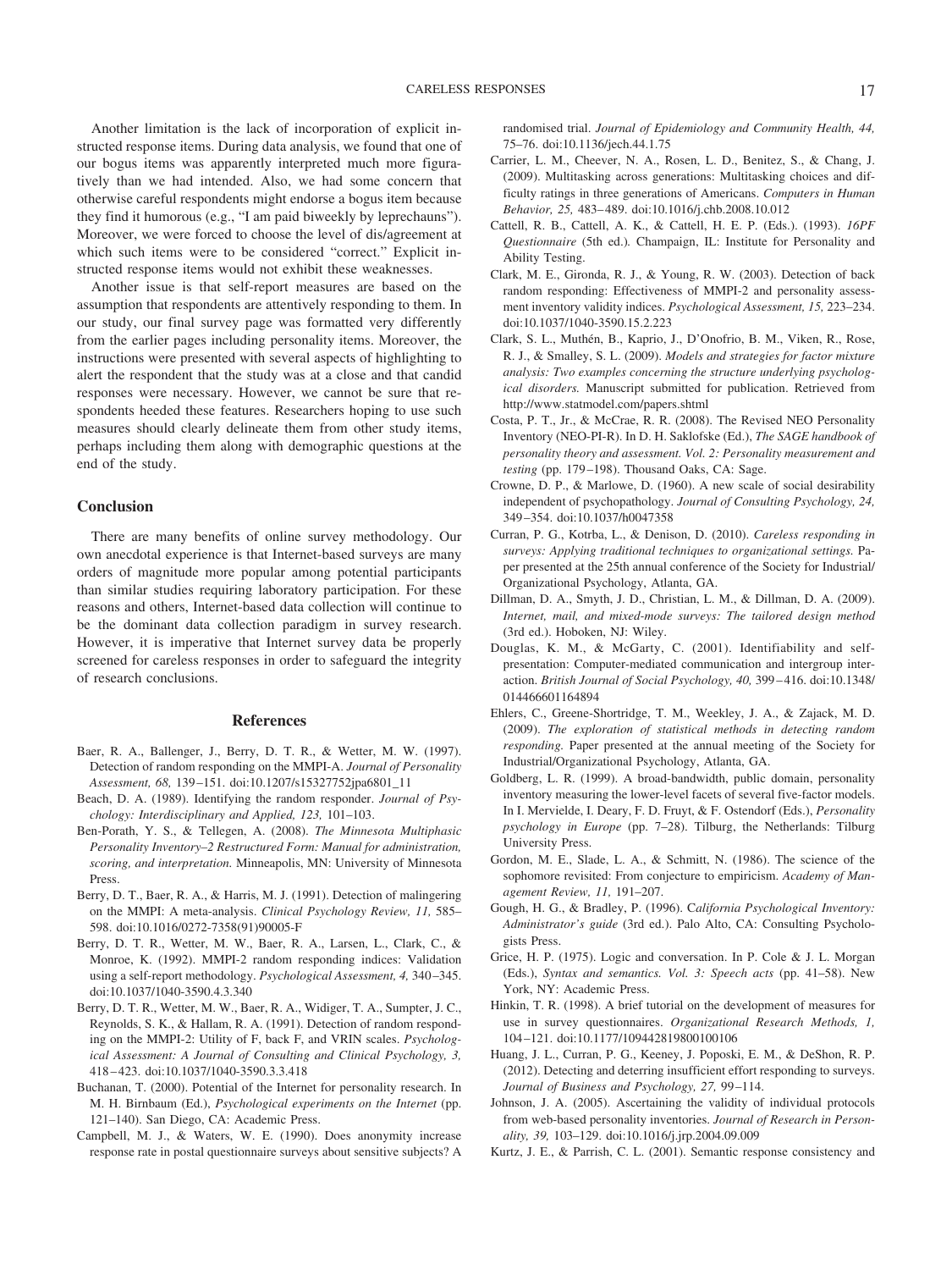protocol validity in structured personality assessment: The case of the NEO-PI-R. *Journal of Personality Assessment, 76,* 315–332. doi: 10.1207/S15327752JPA7602\_12

- Lee, H. (2006). Privacy, publicity, and accountability of self-presentation in an on-line discussion group. *Sociological Inquiry, 76,* 1–22. doi: 10.1111/j.1475-682X.2006.00142.x
- Levenson, M. R., Kiehl, K. A., & Fitzpatrick, C. M. (1995). Assessing psychopathic attributes in a noninstitutionalized population. *Journal of Personality and Social Psychology, 68,* 151–158. doi:10.1037/0022- 3514.68.1.151
- Lubke, G. H., & Muthén, B. (2005). Investigating population heterogeneity with factor mixture models. *Psychological Methods, 10,* 21–39. doi: 10.1037/1082-989X.10.1.21
- Montgomery, K. C. (2007). *Generation digital: Politics, commerce, and childhood in the age of the Internet.* Cambridge, MA: MIT Press.
- Moore, R. S., & Ames, G. M. (2002). Survey confidentiality vs. anonymity: Young men's self-reported substance use. *Journal of Alcohol and Drug Education, 47,* 32– 41.
- Nichols, D. S., Greene, R. L., & Schmolck, P. (1989). Criteria for assessing inconsistent patterns of item endorsement on the MMPI: Rationale, development, and empirical trials. *Journal of Clinical Psychology, 45,* 239 –250. doi:10.1002/1097-4679(198903)45: 2239::AID-JCLP22704502103.0.CO;2-1
- Nylund, K. L., Asparouhov, T., & Muthén, B. O. (2007). Deciding on the number of classes in latent class analysis and growth mixture modeling: A Monte Carlo simulation study. *Structural Equation Modeling, 14,* 535–569.
- Ong, A. D., & Weiss, D. J. (2000). The impact of anonymity of responses to sensitive questions. *Journal of Applied Social Psychology, 30,* 1691– 1708. doi:10.1111/j.1559-1816.2000.tb02462.x
- Paulhus, D. L. (1984). Two-component models of socially desirable responding. *Journal of Personality and Social Psychology, 46, 598-609.* doi:10.1037/0022-3514.46.3.598
- Paulhus, D. L. (2002). Socially desirable responding: The evolution of a construct. In H. I. Braun, D. N. Jackson, D. E. Wiley, H. I. Braun, D. N. Jackson, & D. E. Wiley (Eds.), *The role of constructs in psychological and educational measurement* (pp. 49 – 69). Mahwah, NJ: Erlbaum.
- Raskin, R., & Terry, H. (1988). A principal-components analysis of the

narcissistic personality inventory and further evidence of its construct validity. *Journal of Personality and Social Psychology, 54, 890-902*. doi:10.1037/0022-3514.54.5.890

- Rogers, R., Sewell, K. W., Martin, M. A., & Vitacco, M. J. (2003). Detection of feigned mental disorders: A meta-analysis of the MMPI-2 and malingering. Assessment, 10, 160-177. doi:10.1177/ 1073191103010002007
- Samejima, F. (1969). Estimation of latent ability using a response pattern of graded scores. *Psychometrika Monograph, 34*(Suppl.), 100 –114.
- Schinka, J. A., Kinder, B. N., & Kremer, T. (1997). Research validity scales for the NEO-PI-R: Development and initial validation. *Journal of Personality Assessment, 68,* 127–138. doi:10.1207/s15327752jpa6801\_10
- Schultz, D. P. (1969). The human subject in psychological research. *Psychological Bulletin, 72,* 214 –228. doi:10.1037/h0027880
- Schwarz, N. (1999). Self-reports: How the questions shape the answers. *American Psychologist, 54,* 93–105. doi:10.1037/0003-066X.54.2.93
- Spelke, E., Hirst, W., & Neisser, U. (1976). Skills of divided attention. *Cognition, 4,* 215–230. doi:10.1016/0010-0277(76)90018-4
- Stark, S., Chernyshenko, O. S., Drasgow, F., & Williams, B. A. (2006). Examining assumptions about item responding in personality assessment: Should ideal point methods be considered for scale development and scoring? *Journal of Applied Psychology, 91,* 25–39. doi:10.1037/ 0021-9010.91.1.25
- Tabachnick, B. G., & Fidell, L. S. (2007). *Using multivariate statistics* (5th ed.). Boston, MA: Pearson/Allyn & Bacon.
- Thissen, D. (1991). *MULTILOG user's guide: Multiple categorical item analysis and test scoring using item response theory.* Chicago, IL: Scientific Software International.
- Tourangeau, R., Rips, L. J., & Rasinski, K. (2000). *The psychology of survey response.* Cambridge, England: Cambridge University Press.
- Wallis, C. (2006). genM: The multitasking generation. *TIME Magazine.* Retrieved from http://www.time.com/time/magazine/article/ 0,9171,1174696,00.html
- Woods, C. M. (2006). Careless responding to reverse-worded items: Implications for confirmatory factor analysis. *Journal of Psychopathology and Behavioral Assessment, 28,* 186 –191. doi:10.1007/s10862-005- 9004-7

(*Appendix follows*)